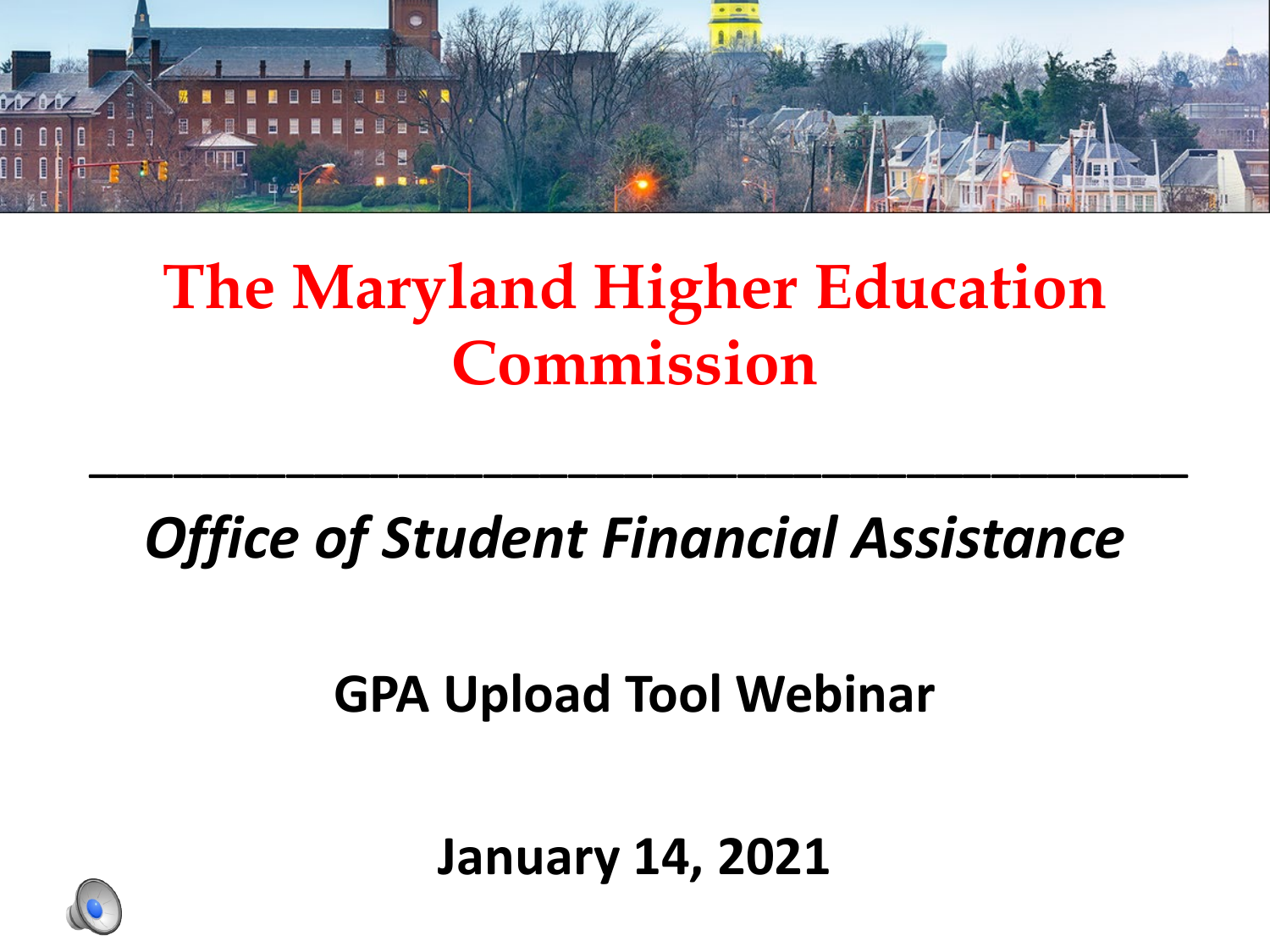

## HIGHER EDUCATION COMMISSION **GPA Upload Tool**

The Grade Point Average (GPA) Upload Process (GPA Upload Tool) allows high school staff to verify and report directly in the Maryland College Aid Processing System (MDCAPS), all high school seniors cumulative unweighted GPA, from their first semester of their senior year of high school and/or their final cumulative GPA.

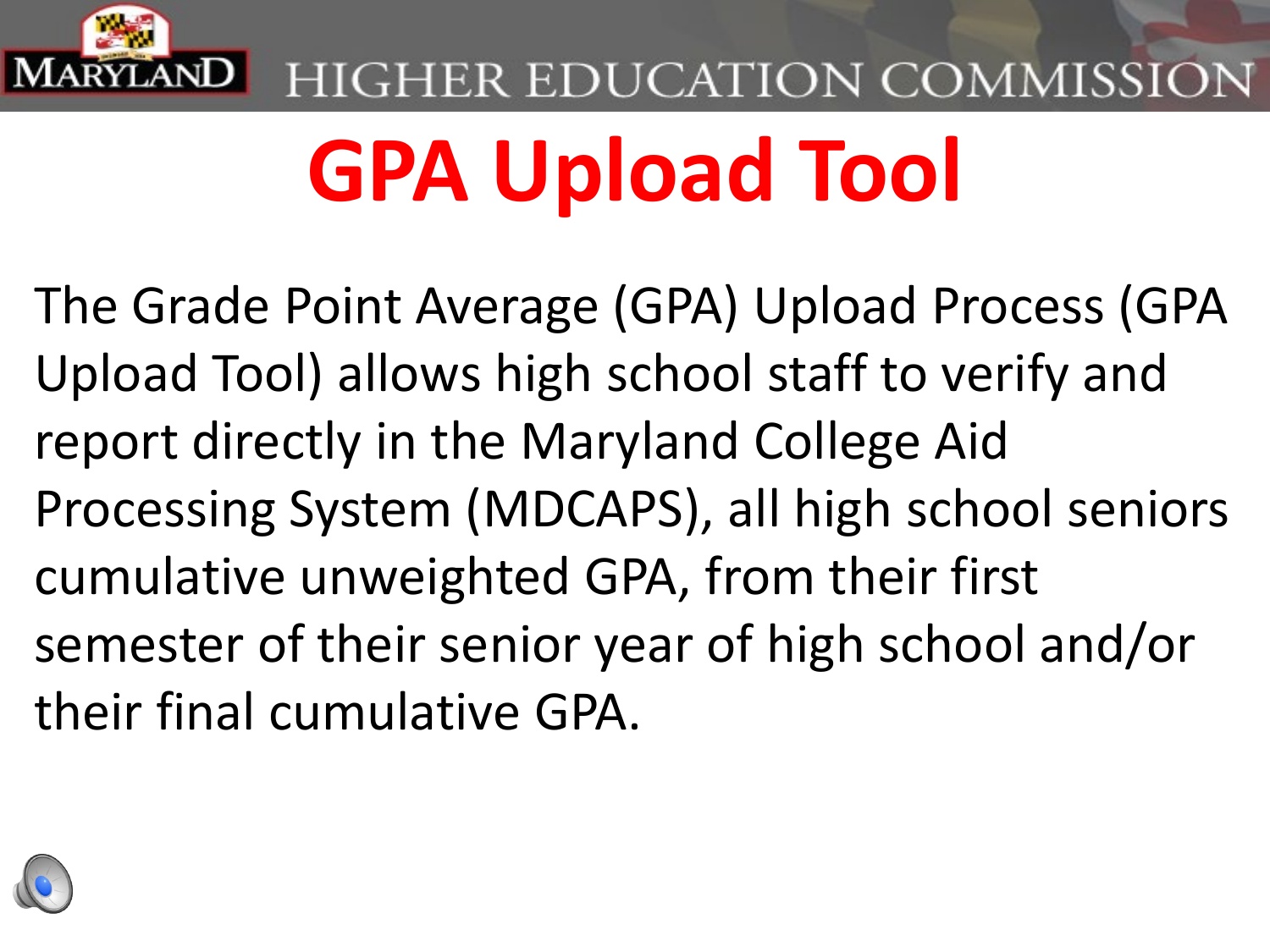



## **NHAT'** THEPOINT

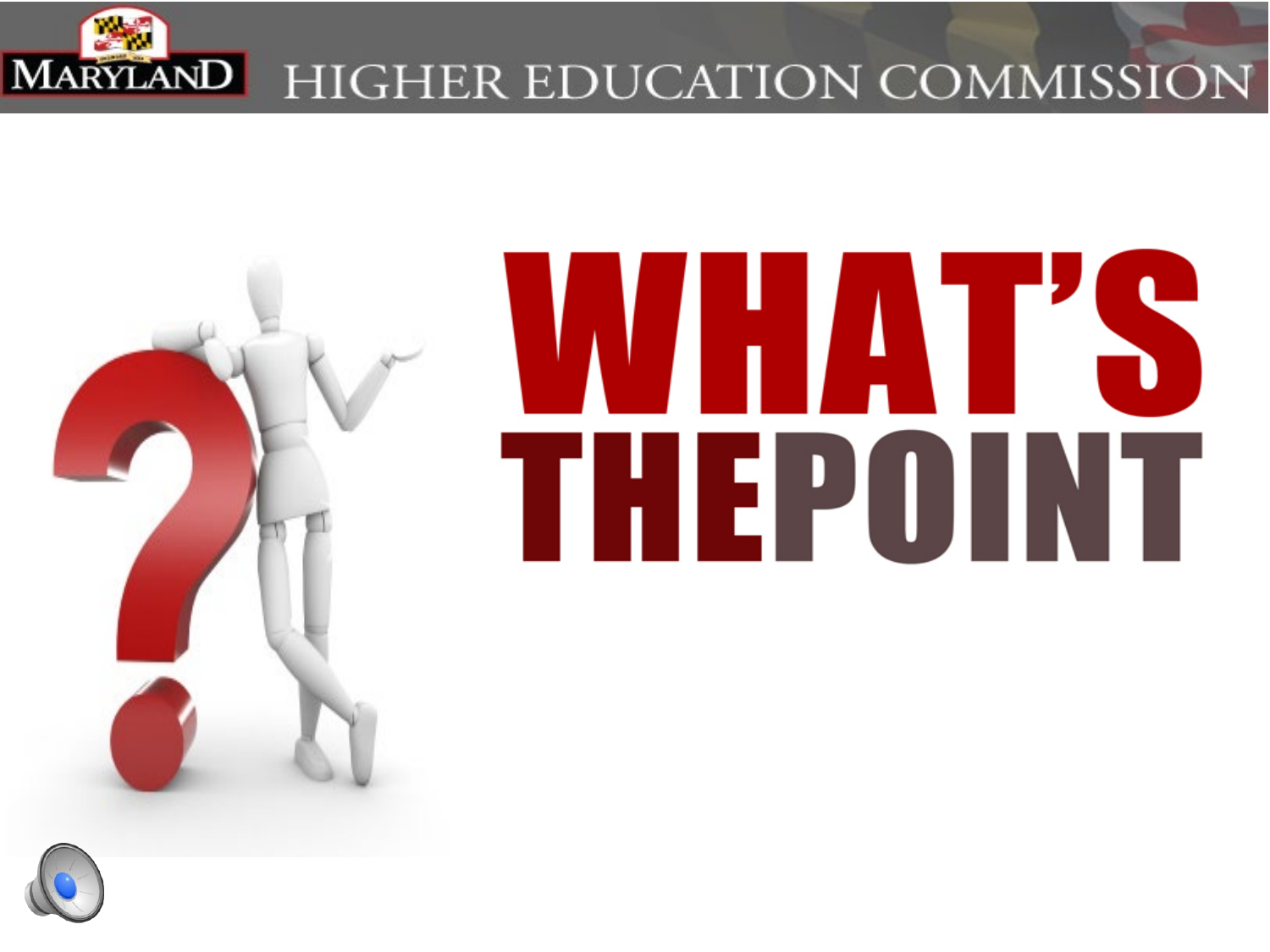

## HIGHER EDUCATION COMMISSION **GPA Upload Tool**

- Current high school students who are applying for various state aid programs like the Teaching Fellows for Maryland Scholarship, Guaranteed Access Grant, or the Maryland Community Promise Scholarship will **no** longer have to submit paper/electronic transcripts to MHEC
- Former students who are applying for state aid programs that require a high school transcript will no longer have to request a paper copy of their transcript. (only applies if the high school still has access to the student's information)

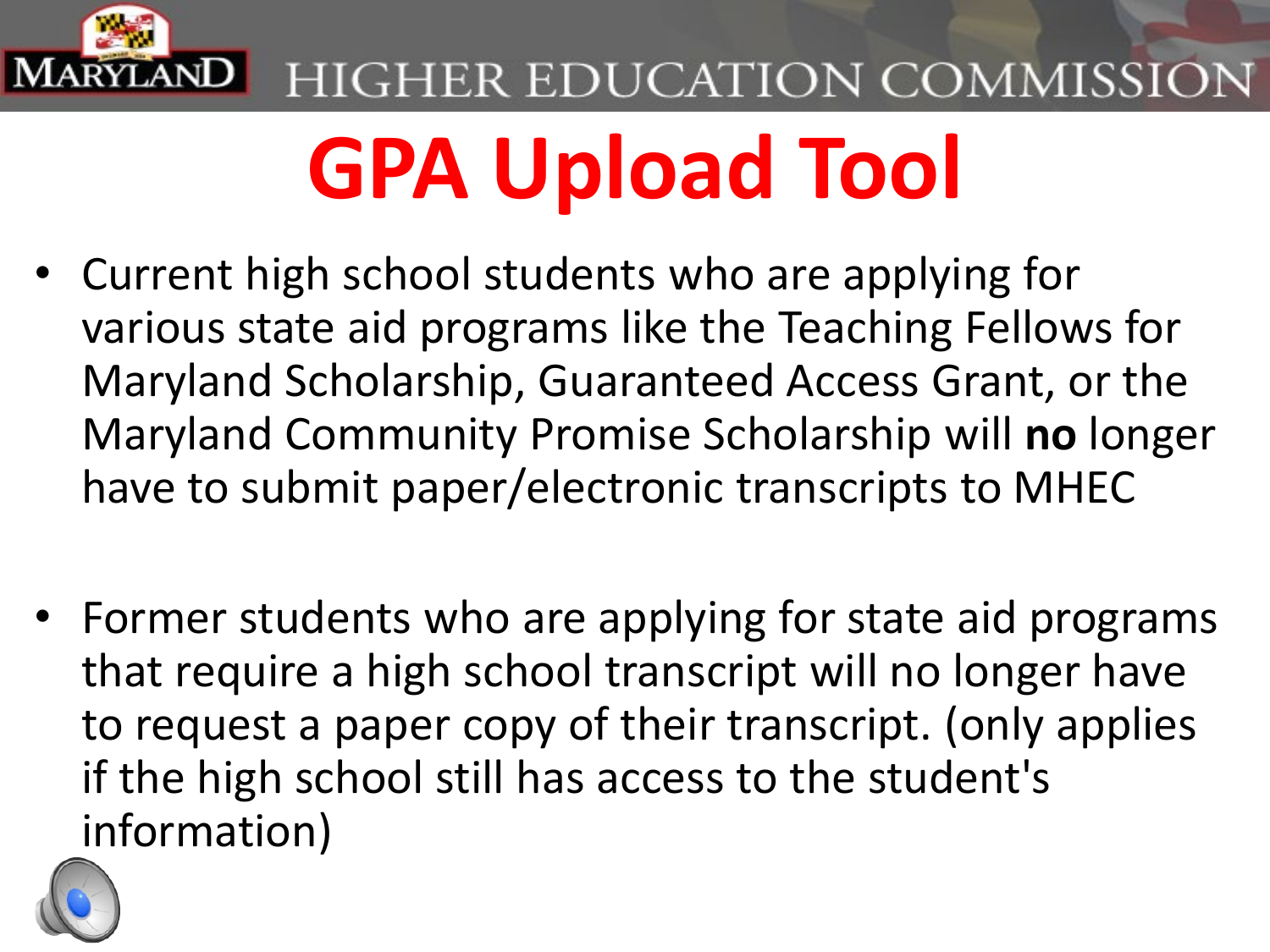

## **GPA Upload Tool**

- Allows high schools to electronically report GPA information for numerous students at one time
- Ensures accurate GPA information is submitted by the application deadline
- Eliminates possible email errors or mail delays
- GPA is updated on each students MDCAPS account **immediately** after the high school reports the GPA information
- Quick and easy process!

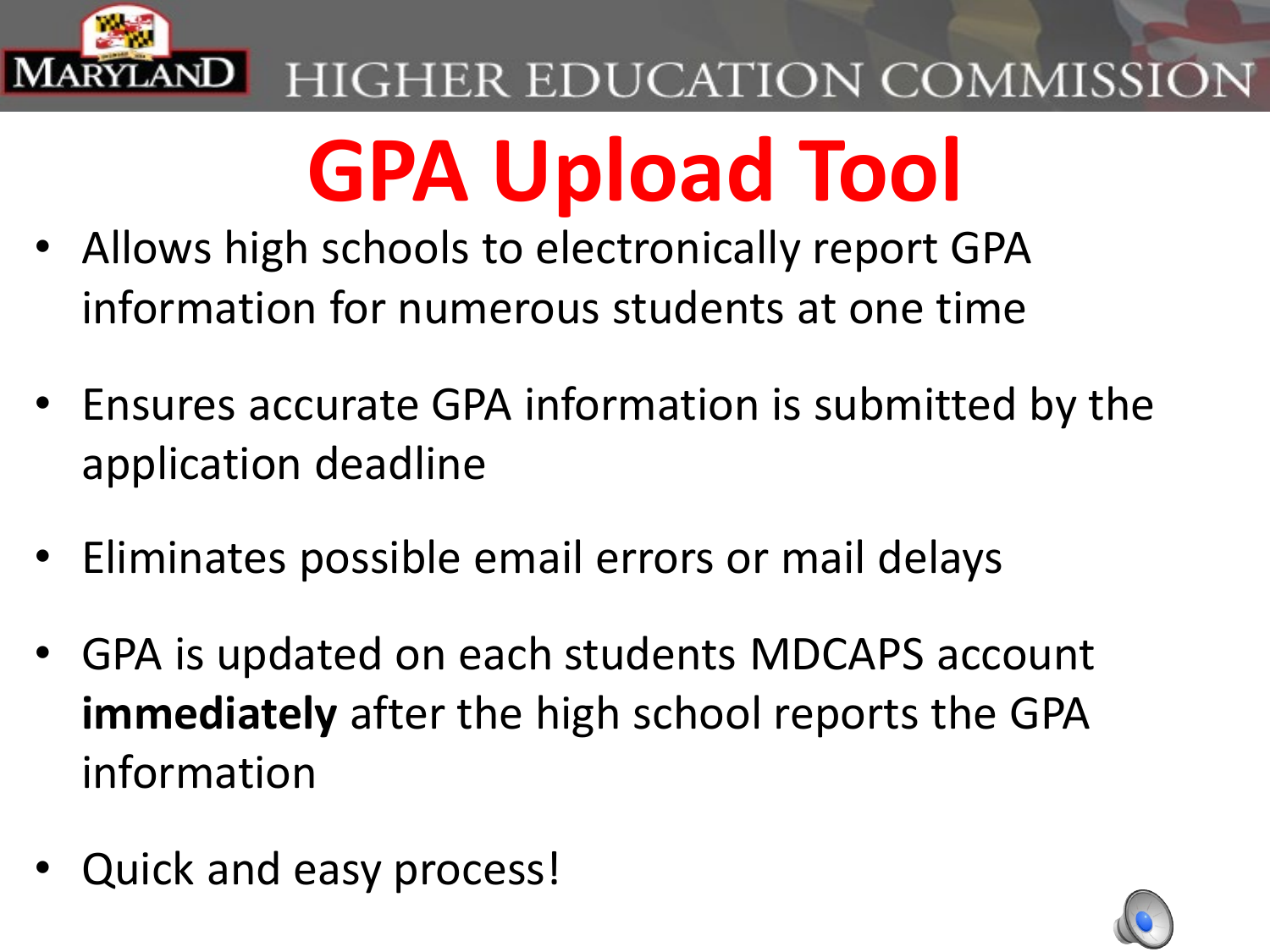

## **How do I participate?**

## **It's as EASY as 1, 2, 3……**

- 1. Send an email request to the Office of Student Financial Assistance at **[fafsa.mhec@Maryland.gov](mailto:fafsa.mhec@Maryland.gov)**
- 2. Complete and return the participation agreement
- 3. Receive your login credentials and begin using the GPA Upload Tool!

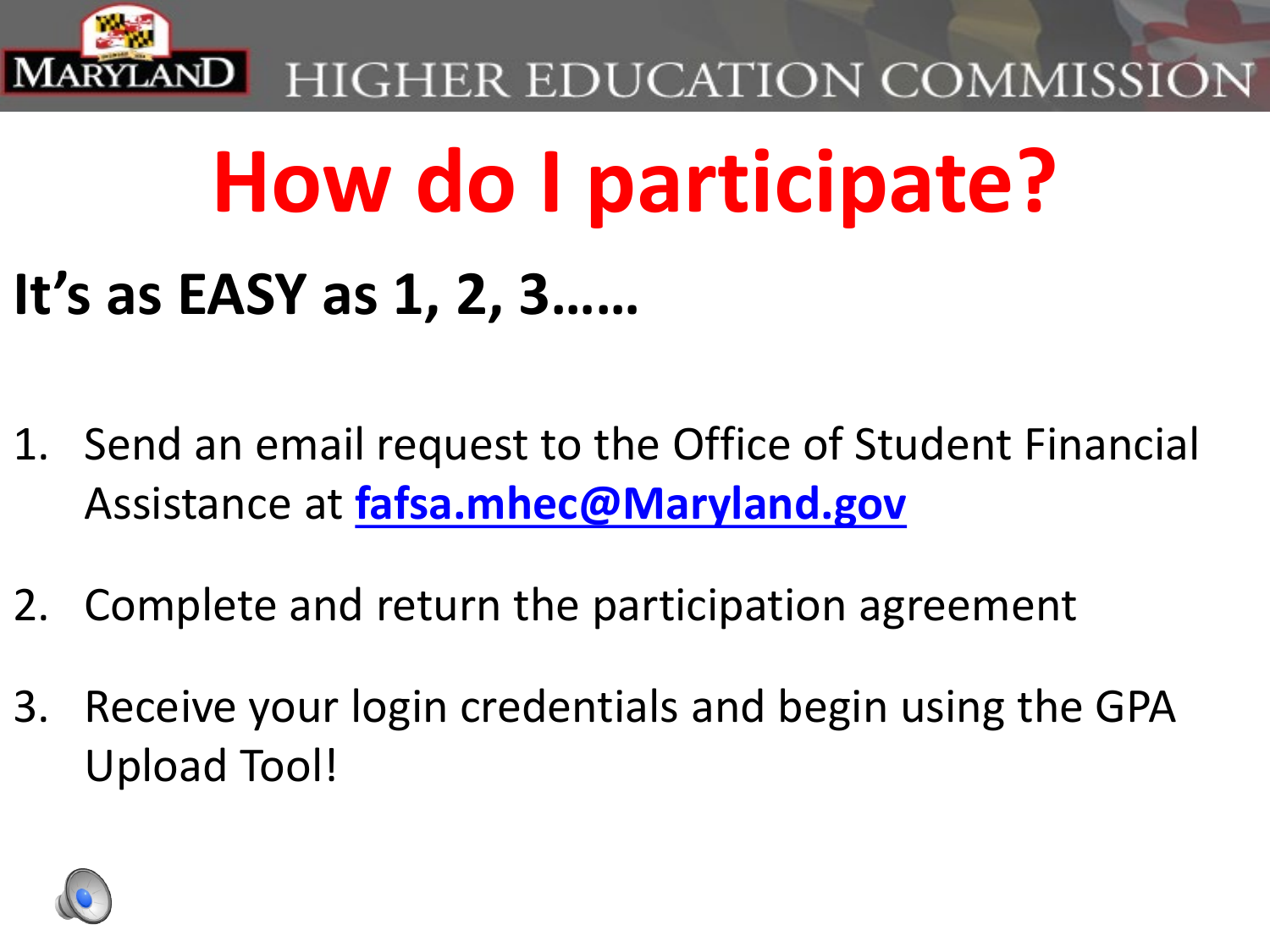



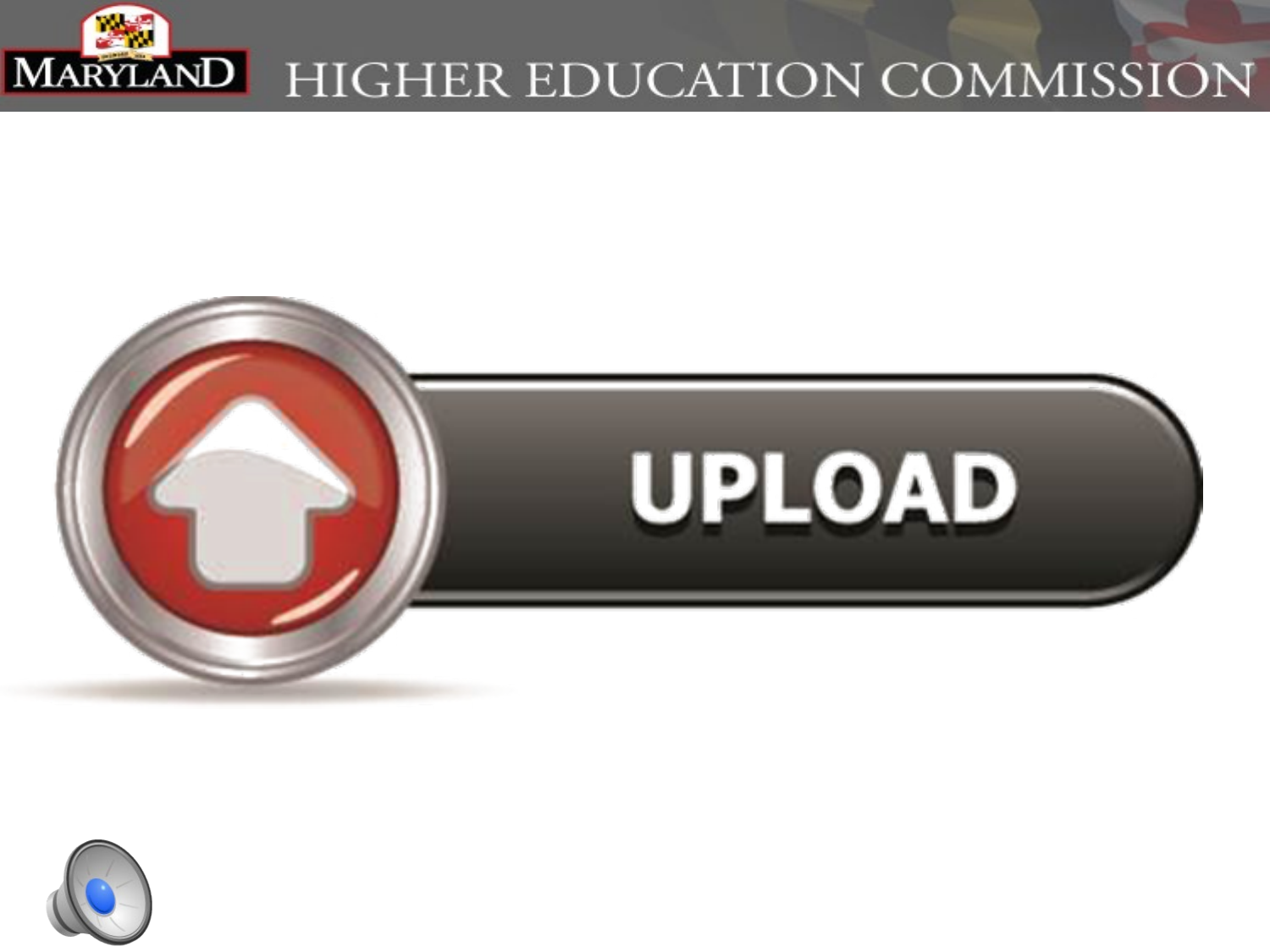

## **Upload Process**

- Once a high school has received their login credentials, they will receive the File Layout that must be used when uploading GPA information in MDCAPS
- To upload GPA information into MDCAPS the high school must have either the students:
- MHEC ID number; or
- SSN

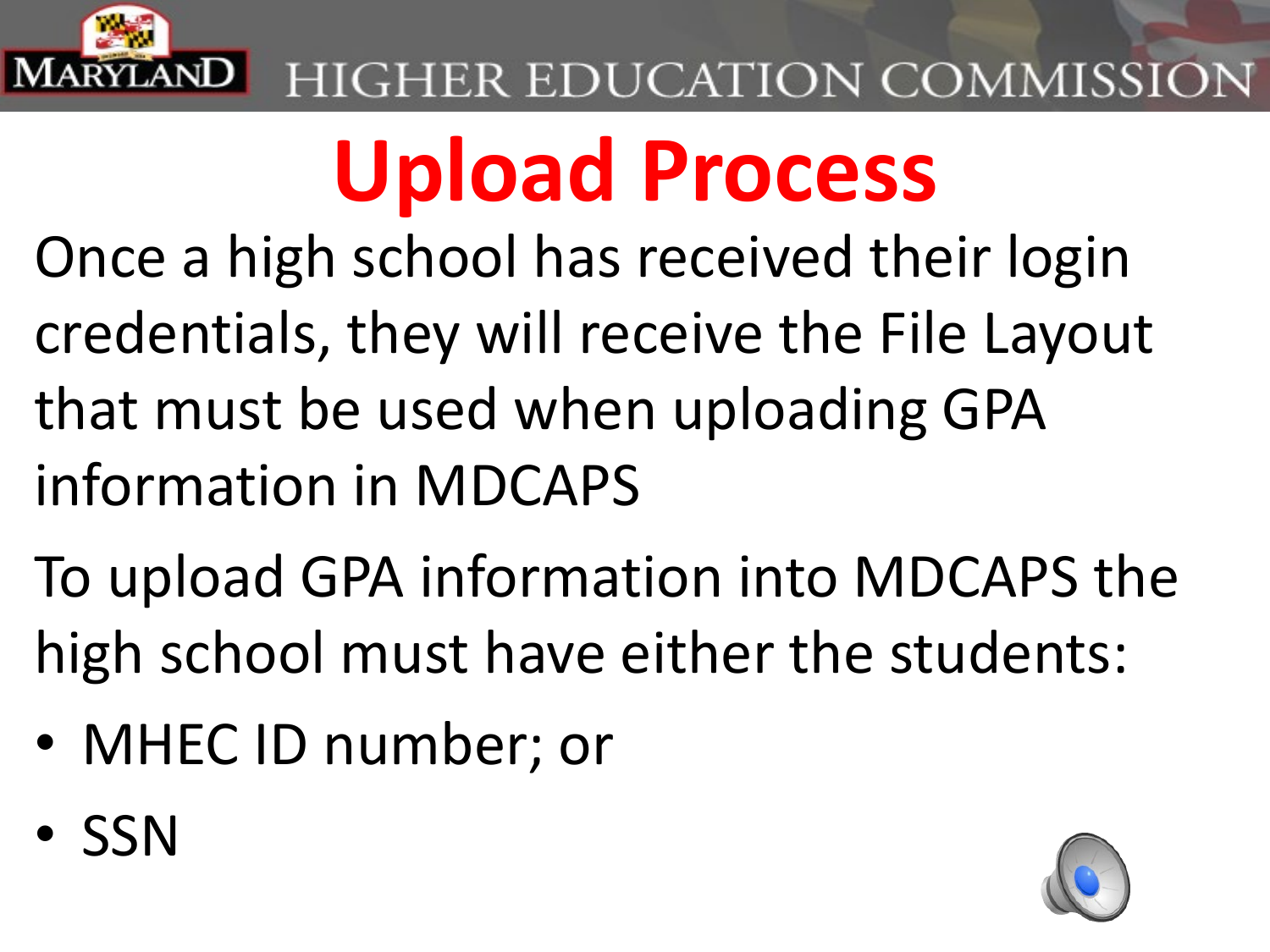

## HIGHER EDUCATION COMMISSION **File Layout**

Please use the below table to assist in completing your GPA Upload File.

The column headers each contain notes describing the acceptable values that may be uploaded into MDCAPS. To view the notes simply hover over the column header to reveal the note. Additionally, data validation is in place on the cells to be filled in, if the data you are attempting to enter is rejected by the validation, please check the note in the column header to ensure your data matches the requirements. Failure to abide to the data validation in this table will result in your file being rejected in MDCAPS.

Once complete, delete all rows above the column headers (including these instructions). The first student in your data must be in Row 2. Then save your file as a .CSV so that it may be uploaded into MDCAPS.

|               |  | Last name v First Name v Zip Code v Unweighted Cumulative GPA v DOB | Semester Reported v SSN v MHECID |  |
|---------------|--|---------------------------------------------------------------------|----------------------------------|--|
|               |  |                                                                     |                                  |  |
|               |  |                                                                     |                                  |  |
|               |  |                                                                     |                                  |  |
| $\frac{1}{7}$ |  |                                                                     |                                  |  |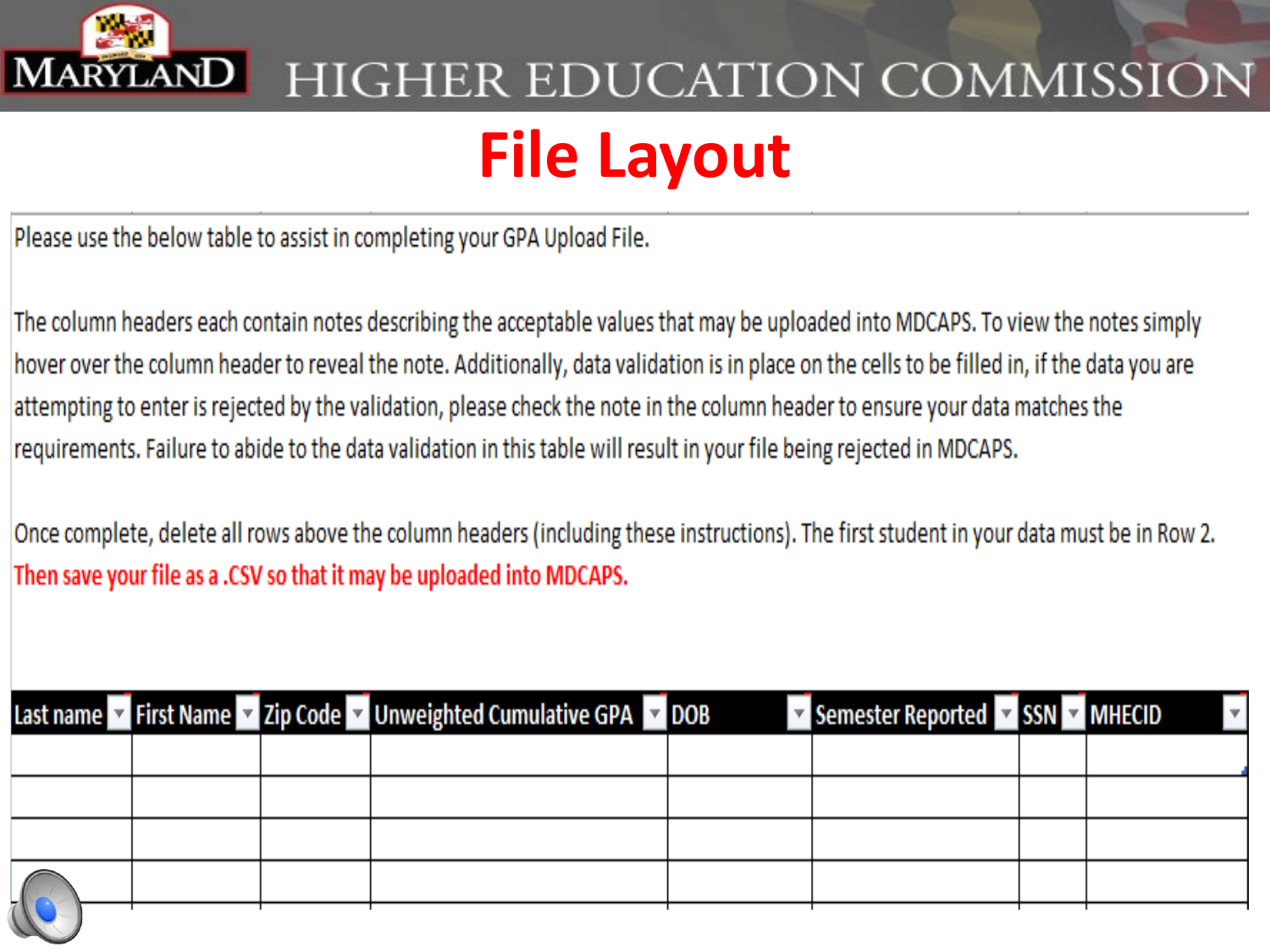

#### HIGHER EDUCATION COMMISSION **Upload Process**

Log into MDCAPS and select the "Gpa Upload" located under the File Transfer section.



This tab will take you to the GPA Upload screen that will allow you to upload your file into MDCAPS for each applicable student at your high school.

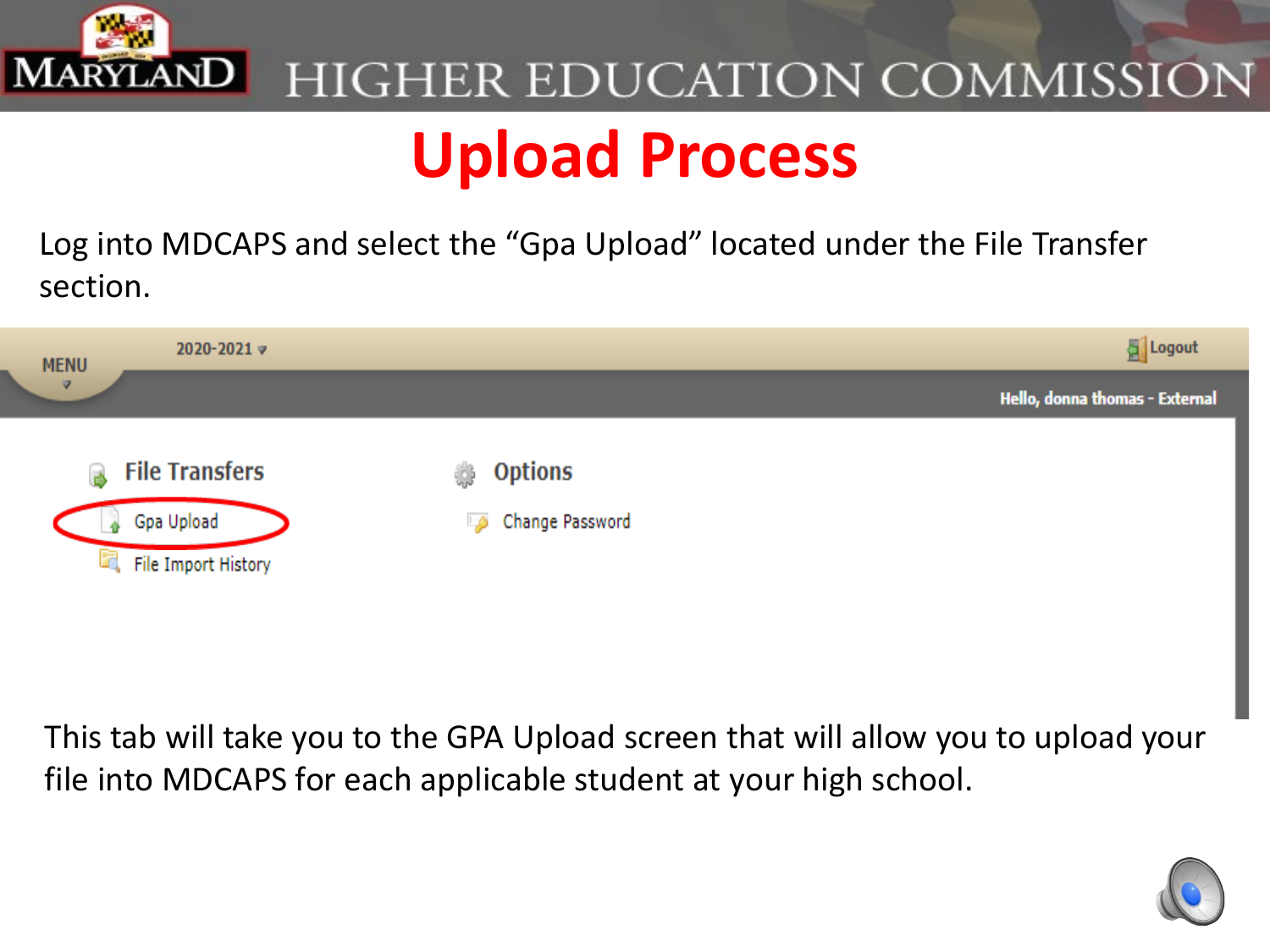

#### **HIGHER EDUCATION COMMISSION Upload Process**

#### Select Choose file and locate the CSV file saved from Step 1.

| $2020 - 2021 =$<br><b>MENU</b>                                                                                                                                                                                                                                                                                                                                                                                                                                                                                                       | Logout                         |
|--------------------------------------------------------------------------------------------------------------------------------------------------------------------------------------------------------------------------------------------------------------------------------------------------------------------------------------------------------------------------------------------------------------------------------------------------------------------------------------------------------------------------------------|--------------------------------|
| $\overline{\mathscr{D}}$                                                                                                                                                                                                                                                                                                                                                                                                                                                                                                             | Hello, donna thomas - External |
| <b>HOME &gt; High School Student GPA File Upload</b>                                                                                                                                                                                                                                                                                                                                                                                                                                                                                 |                                |
| <b>High School Student GPA File Upload</b>                                                                                                                                                                                                                                                                                                                                                                                                                                                                                           |                                |
| You are currently working with the 2020-2021 Academic Year.                                                                                                                                                                                                                                                                                                                                                                                                                                                                          |                                |
| <b>Upload File</b>                                                                                                                                                                                                                                                                                                                                                                                                                                                                                                                   |                                |
| 1. Click Browse and a dialog box will open.<br>2. Find the folder in which your file is saved. To open a different folder, click the Look in box at the top of the dialog box.<br>3. Highlight the name of the file you want to upload.<br>4. Click Open                                                                                                                                                                                                                                                                             |                                |
| 5. The file you selected will appear in the box below. If it is correct, click Upload File. If it is not correct, click Browse and follow the steps above to select the<br>correct file.                                                                                                                                                                                                                                                                                                                                             |                                |
| By clicking "Upload File", the High School certifies that the GPA information reported for each student attending their high school who is enrolled in their senior year of<br>high school accurately reflects the student's: first semester cumulative unweighted GPA or end of year unweighted GPA in accordance with the Office of Student<br>Financial Assistance policies and procedures and Title 18 of the Education Article, Annotated Code of Maryland as required for consideration of a State<br>grant/scholarship award. |                                |
| File to upload: Choose File No file chosen<br><b>Upload File</b>                                                                                                                                                                                                                                                                                                                                                                                                                                                                     |                                |

Once the file has been selected, click the option for Upload file

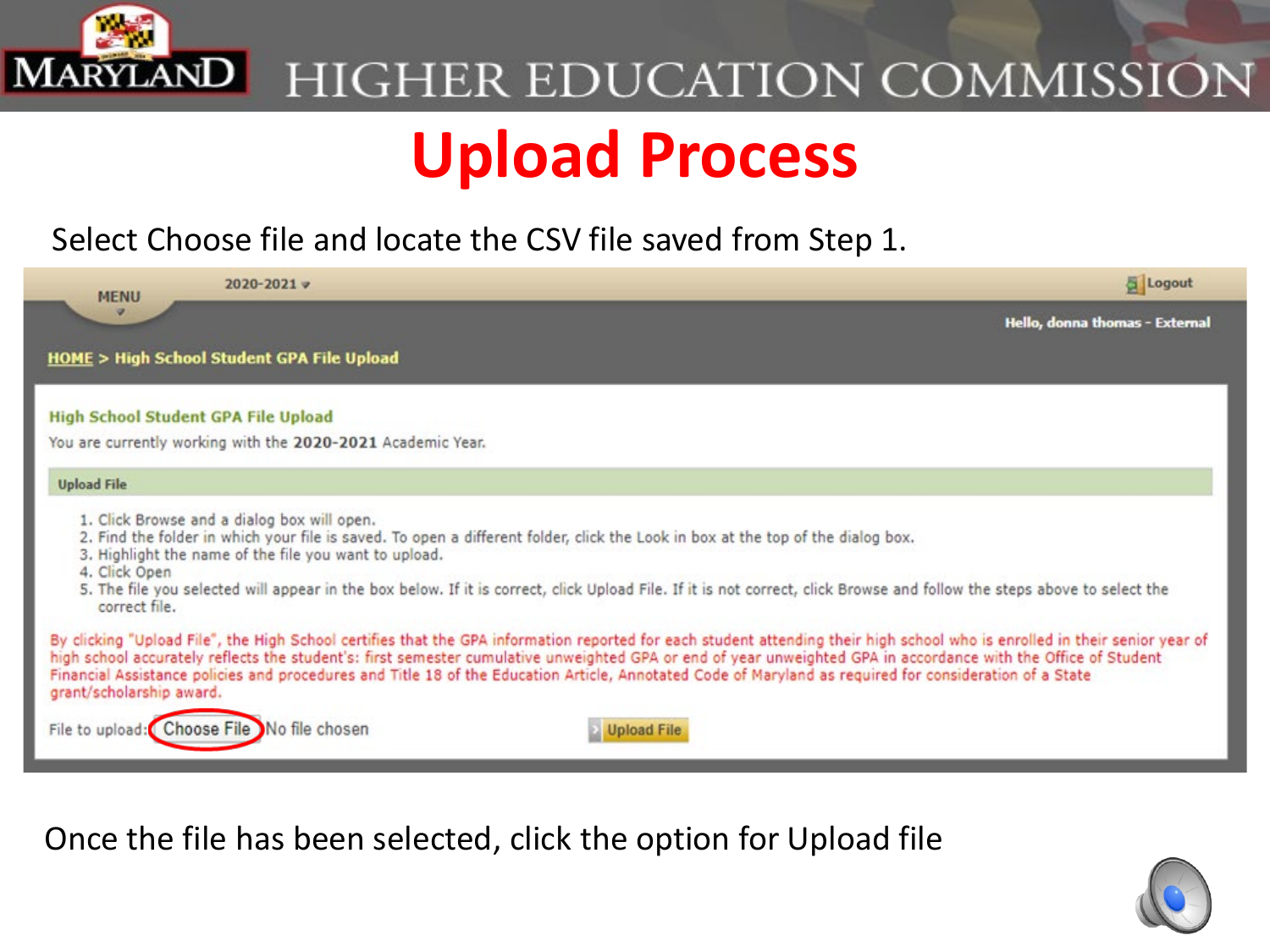

#### HIGHER EDUCATION COMMISSION **Upload Process**

A message appears verifying that the file has been uploaded successfully. To proceed in retrieving your results, select the "Click here" option.

| $2020 - 2021 =$<br><b>MENU</b>                                                                                                                                                                                                                                                                                                                                                                                                                                                                                                       | Logout                         |
|--------------------------------------------------------------------------------------------------------------------------------------------------------------------------------------------------------------------------------------------------------------------------------------------------------------------------------------------------------------------------------------------------------------------------------------------------------------------------------------------------------------------------------------|--------------------------------|
|                                                                                                                                                                                                                                                                                                                                                                                                                                                                                                                                      | Hello, donna thomas - External |
| <b>HOME &gt; High School Student GPA File Upload</b>                                                                                                                                                                                                                                                                                                                                                                                                                                                                                 |                                |
| file 9 01.23.20.csv uploaded successfully!                                                                                                                                                                                                                                                                                                                                                                                                                                                                                           |                                |
| Click here select File Import History to view the "GPA Upload File"                                                                                                                                                                                                                                                                                                                                                                                                                                                                  |                                |
| <b>High School Student GPA File Upload</b>                                                                                                                                                                                                                                                                                                                                                                                                                                                                                           |                                |
| You are currently working with the 2020-2021 Academic Year.                                                                                                                                                                                                                                                                                                                                                                                                                                                                          |                                |
| <b>Upload File</b>                                                                                                                                                                                                                                                                                                                                                                                                                                                                                                                   |                                |
| 1. Click Browse and a dialog box will open.<br>2. Find the folder in which your file is saved. To open a different folder, click the Look in box at the top of the dialog box.<br>3. Highlight the name of the file you want to upload.<br>4. Click Open                                                                                                                                                                                                                                                                             |                                |
| 5. The file you selected will appear in the box below. If it is correct, click Upload File. If it is not correct, click Browse and follow the steps above to select the<br>correct file.                                                                                                                                                                                                                                                                                                                                             |                                |
| By clicking "Upload File", the High School certifies that the GPA information reported for each student attending their high school who is enrolled in their senior year of<br>high school accurately reflects the student's: first semester cumulative unweighted GPA or end of year unweighted GPA in accordance with the Office of Student<br>Financial Assistance policies and procedures and Title 18 of the Education Article, Annotated Code of Maryland as required for consideration of a State<br>grant/scholarship award. |                                |
| File to upload: Choose File   No file chosen<br><b>Upload File</b>                                                                                                                                                                                                                                                                                                                                                                                                                                                                   |                                |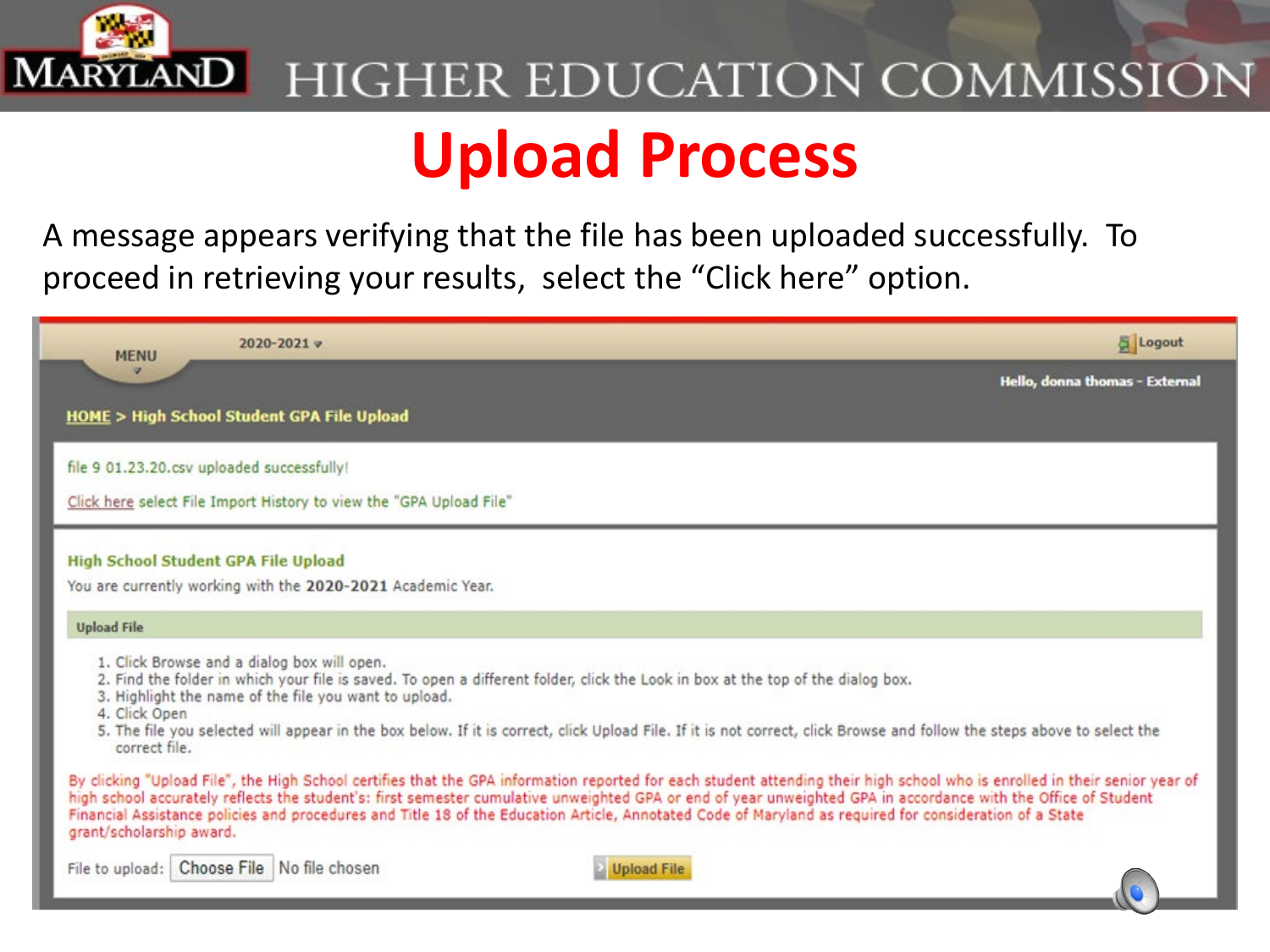

## HIGHER EDUCATION COMMISSION **Application Deadlines**

| FAFSA/MSFAA                          | March 1, 2021  |
|--------------------------------------|----------------|
| <b>Teaching Fellows for Maryland</b> | March 15, 2021 |
| <b>Guaranteed Access Grant</b>       | April 1, 2021  |
| <b>MD Community College Promise</b>  | June 30, 2021  |

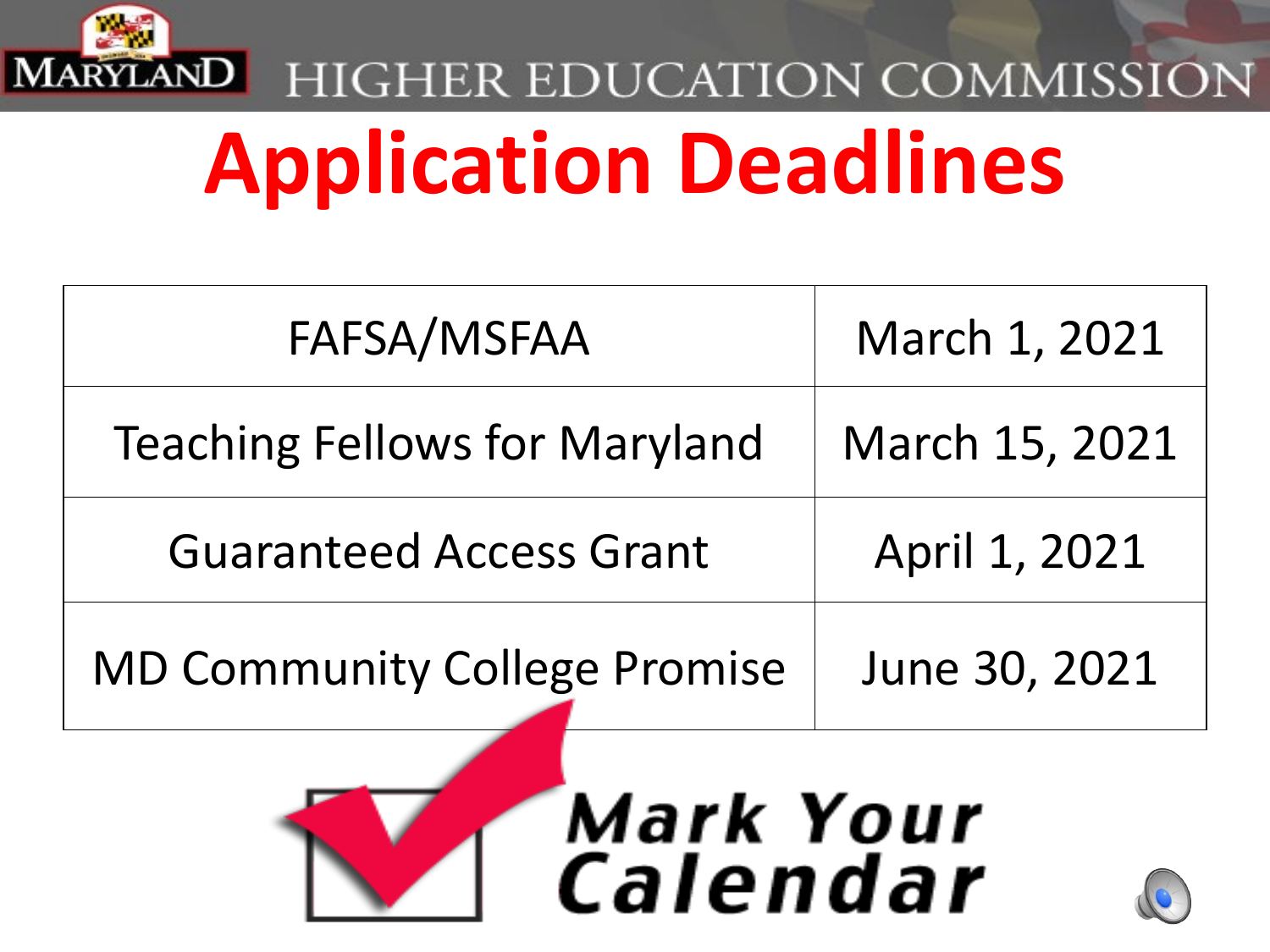

# HUS

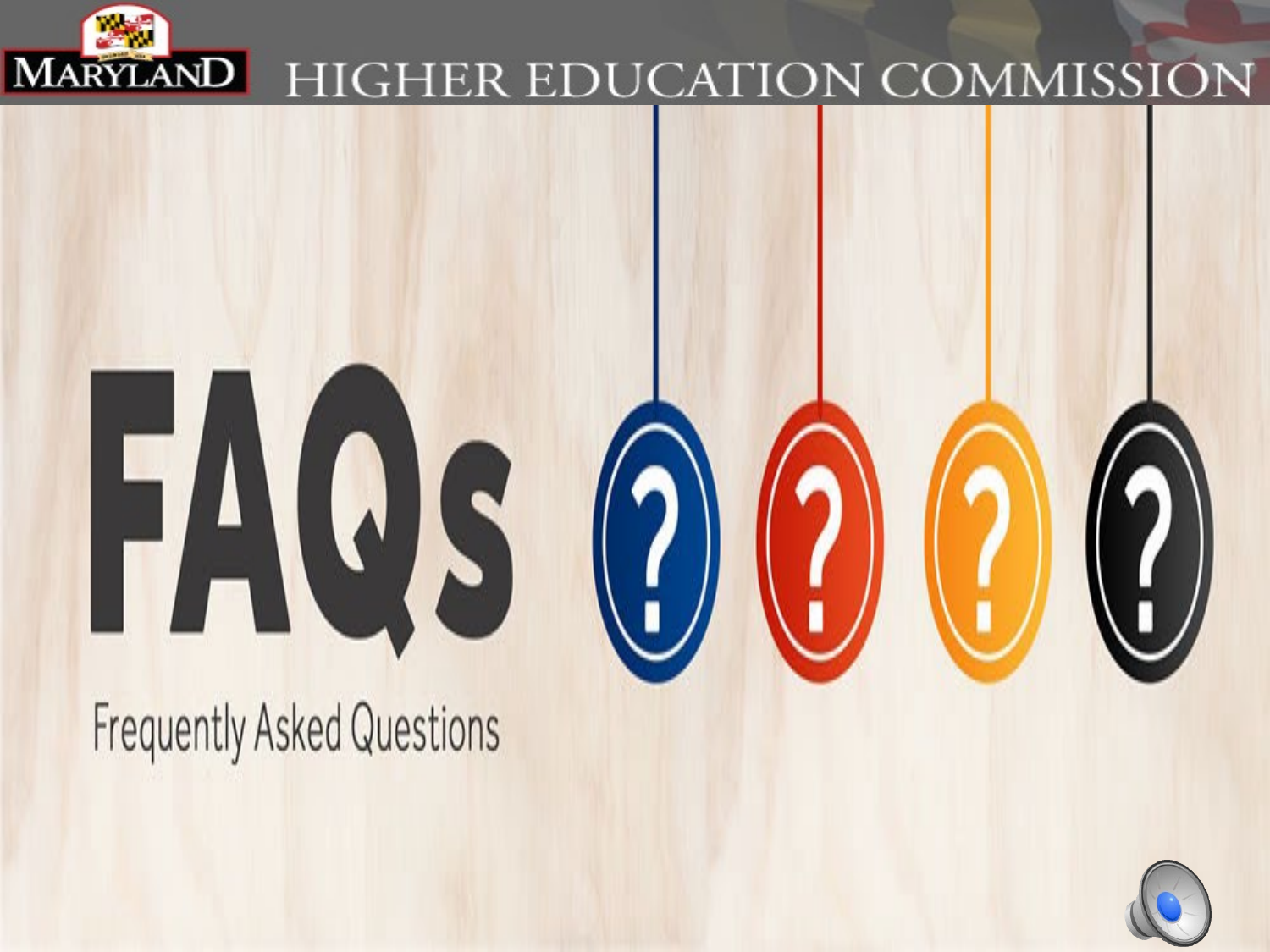

## **Frequently Asked Questions**

#### **How Do I create a MDCAPS user account?**

• You must submit a user account request via the [fafsa.mhec@maryland.gov](mailto:fafsa.mhec@maryland.gov) email account. The Maryland College Aid Processing System (MDCAPS) user agreement will be emailed to you. You must complete and return the user agreement for an account to be setup for you.

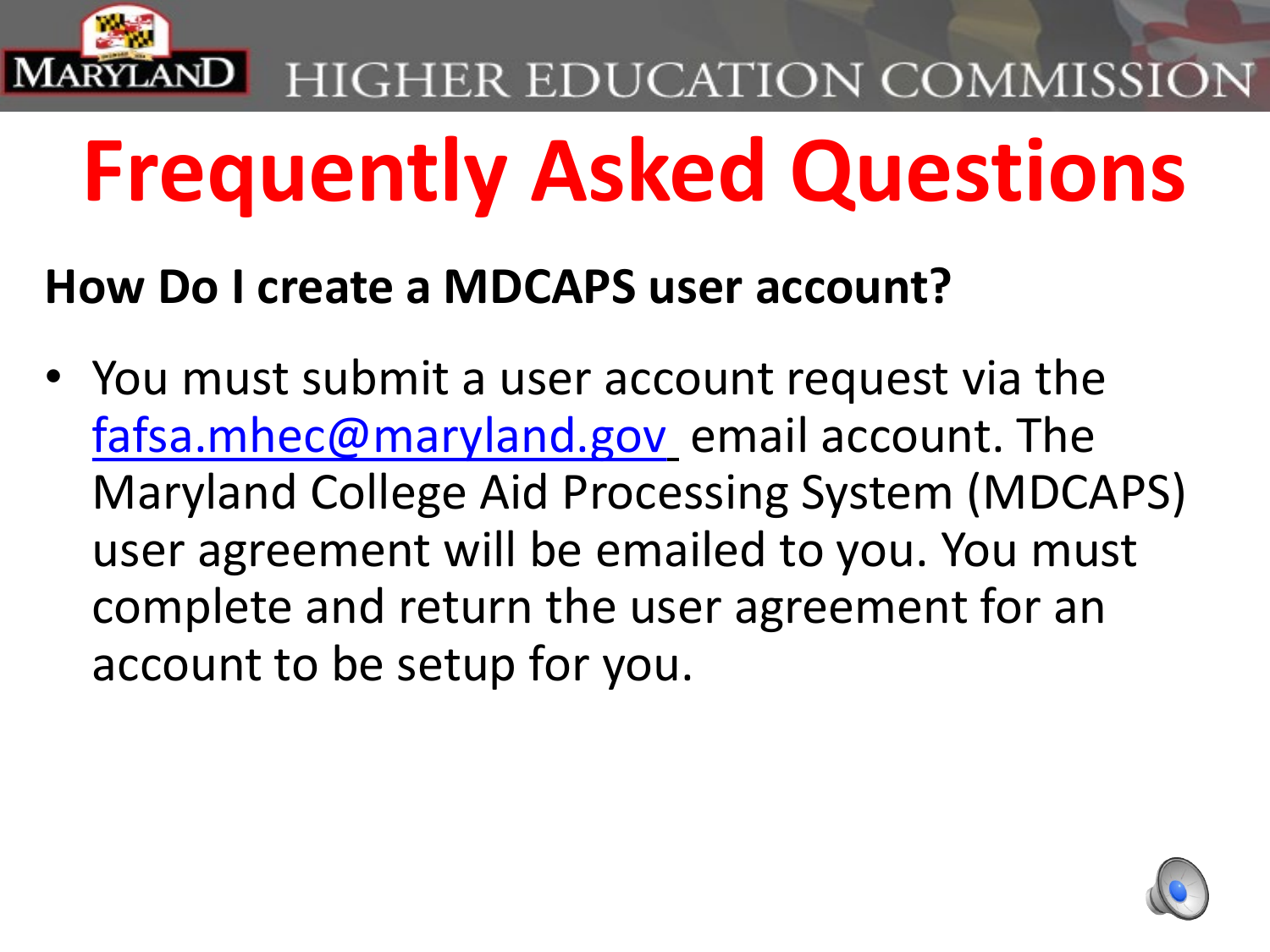

- **Who is the Employer Representative or Authorized Representative of the Individual User's Employer on the user agreement?**
- The employer representative (whose signature is also required on the Agreement) would be the person of authority who by signing, is confirming that the Individual user should be granted access to MDCAPS as doing so is in connection with the user's job duties and terms of the agreement. In most cases, the high school Principal for example is the "employer representative" that may sign the form for a High school counselor requesting access.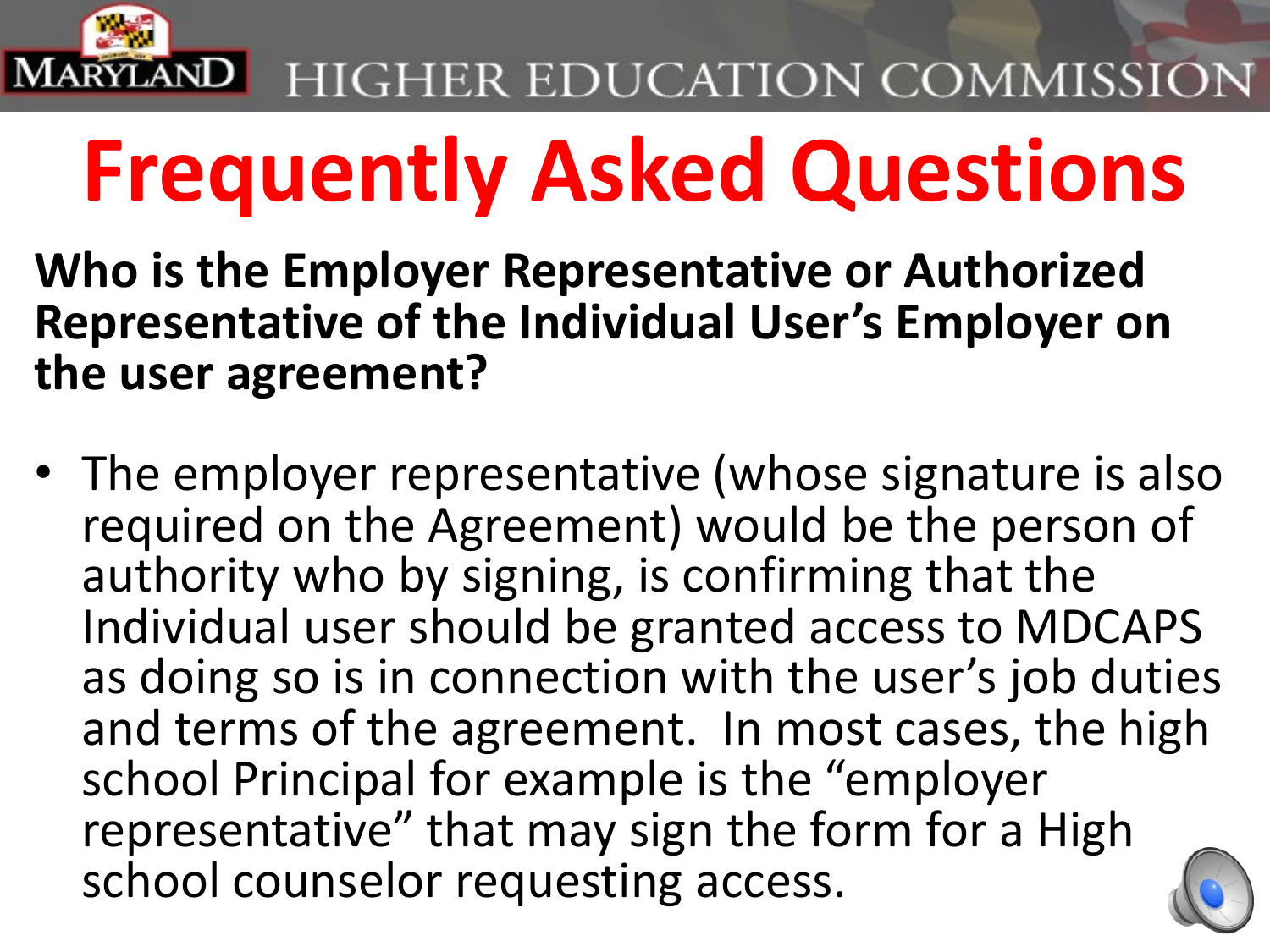

- **Do I have to complete a MDCAPS user agreement each year if we did one last year?**
- No. If you have an active user account to access the GPA Upload, you do not have to complete a new user agreement each year.

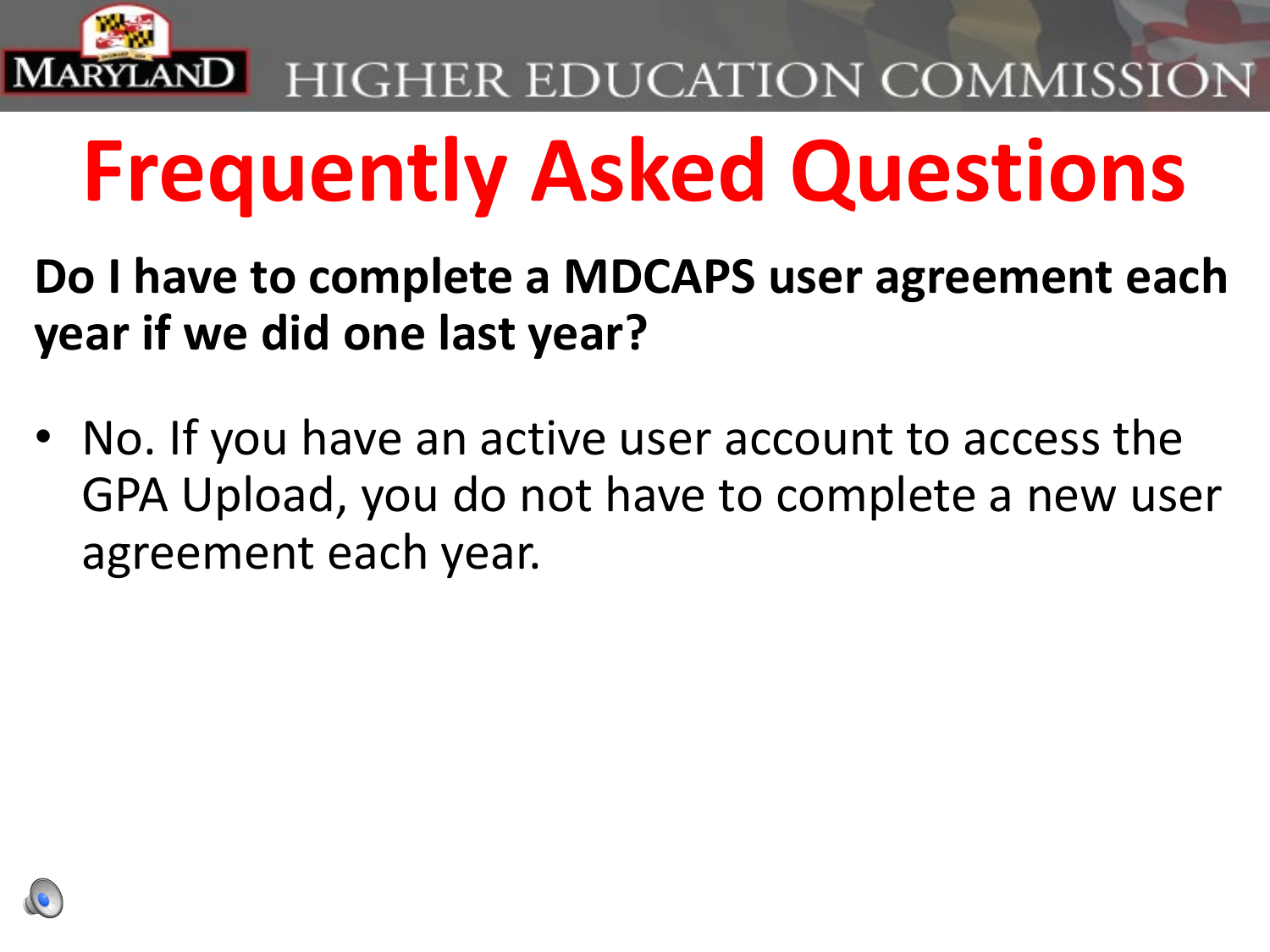

## **Frequently Asked Questions**

#### **What information is required on the GPA Upload file?**

- The GPA upload file requires a specific file layout that should include: Last Name, First Name, Zip Code, Unweighted Cumulative GPA, DOB, Semester Reported, SSN, MHEC ID. A GPA Upload template can be provided. Uploaded files must be saved in .CSV format before uploading into the system.
	- $\triangleright$  A copy of the GPA Upload Guide and example file layout will be emailed when user accounts are created.

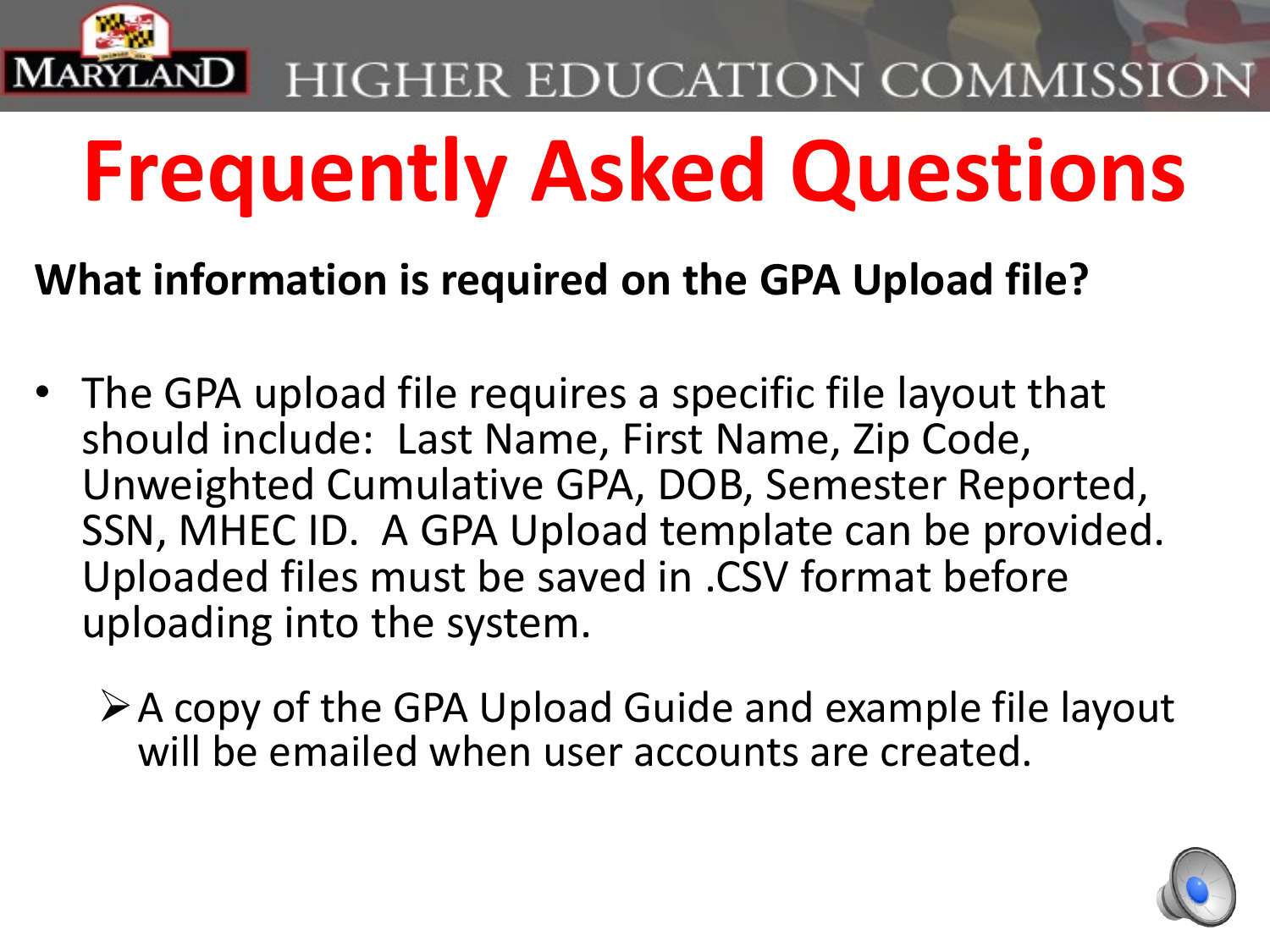

- **When should a high school complete the GPA Upload Process?**
- A high school should upload the GPA file at the end of the first semester (Quarter 1 & Quarter 2) of the student's senior year in high school. The high school is responsible for reporting the students unweighted cumulative GPA at the end of the first semester.

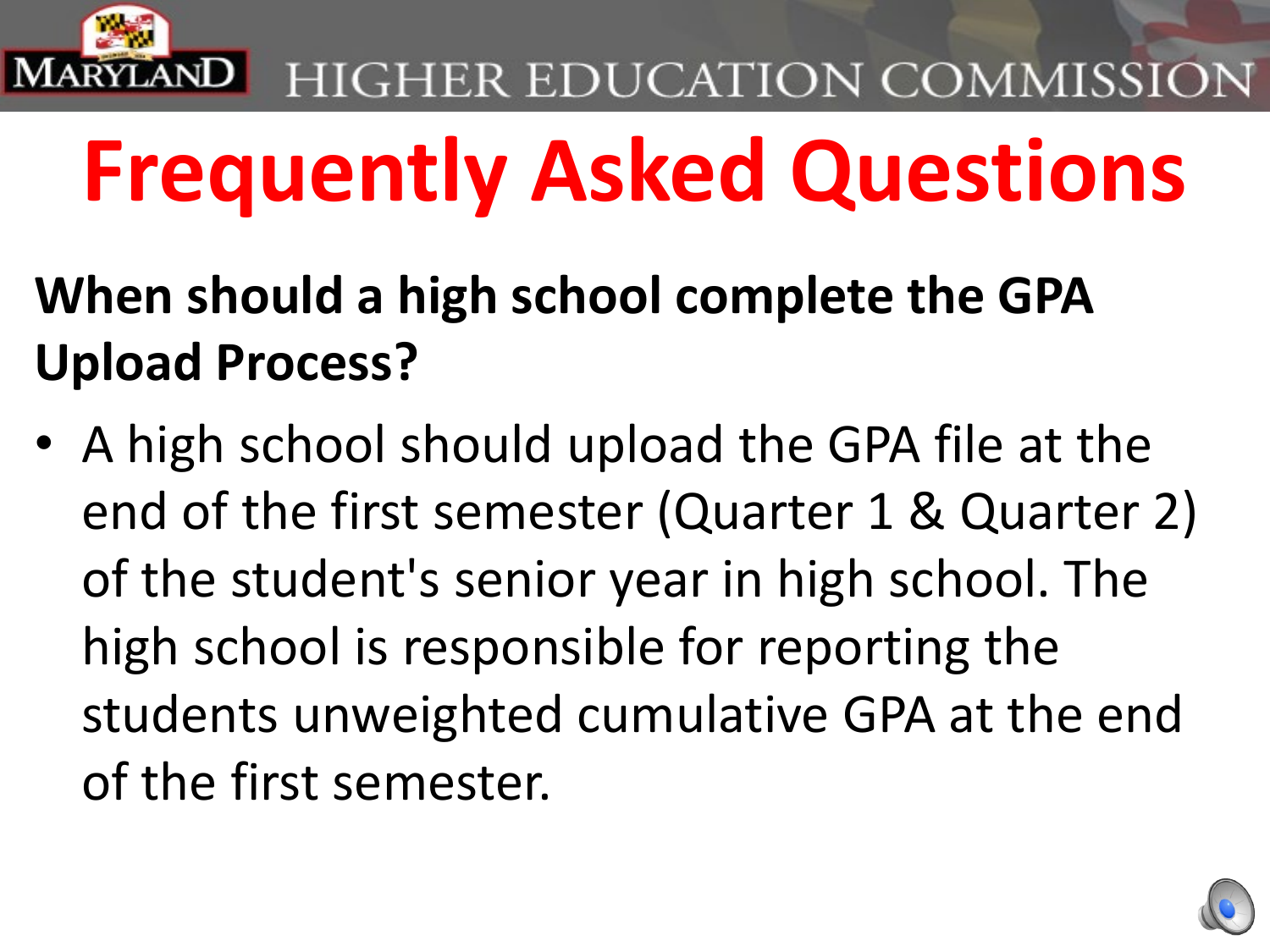

## **Frequently Asked Questions**

#### **When would a high school upload a students final unweighted cumulative GPA?**

- A high school can report the **final** unweighted cumulative GPA for the student to be considered for certain state aid programs like the Maryland Community College Promise Program or the Workforce Shortage Student Assistance Grant Program.
	- For the Maryland Community College Promise Program, if a high school applicant fails to meet the cumulative unweighted GPA of at least a 2.3 at the end of the first semester of their senior year, they may still be eligible for the program if their final cumulative unweighted GPA is at least a 2.3.

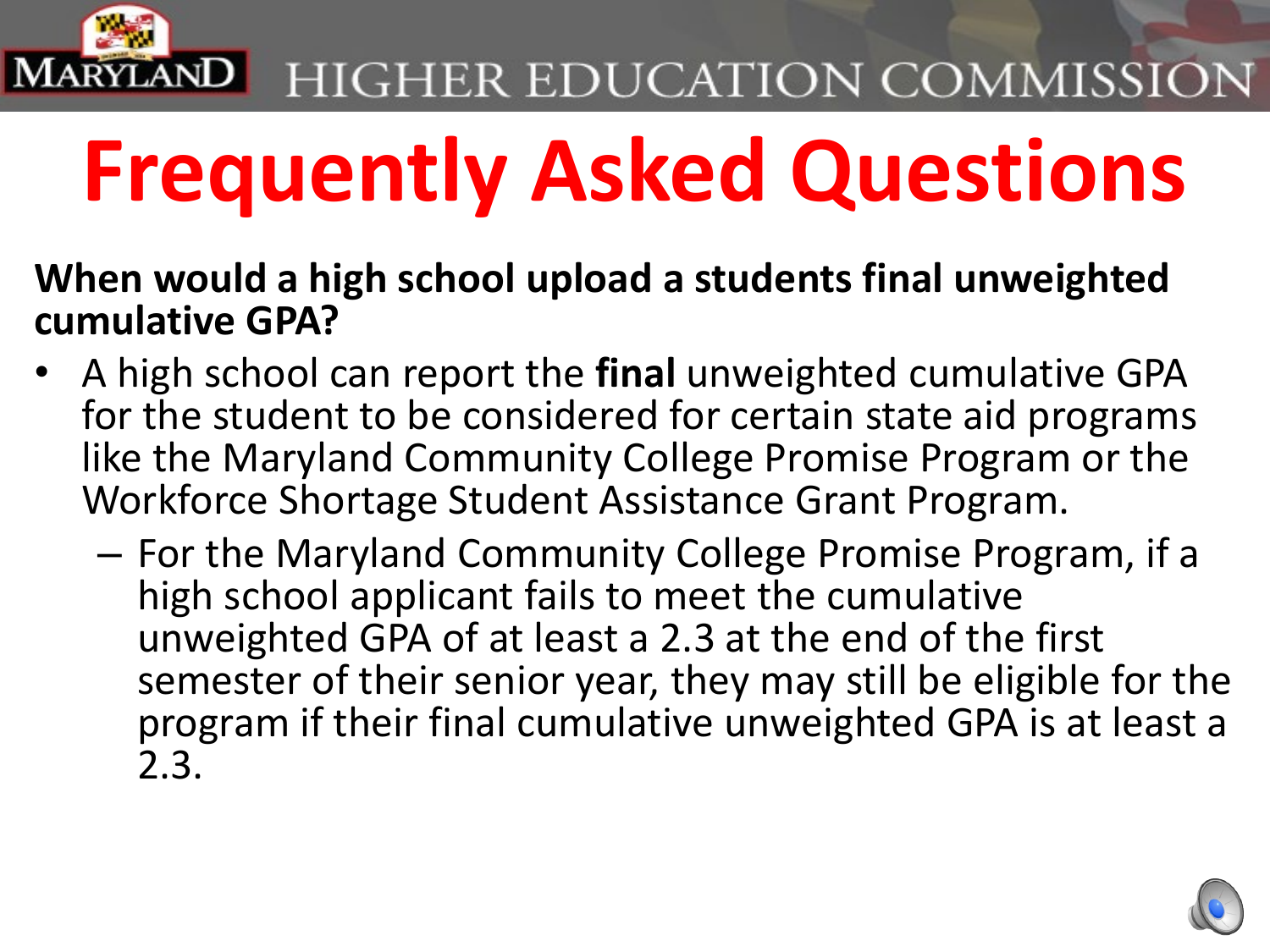

- **Do I need to collect both the SSN and MHEC ID number for each student on the file upload?**
- No, you do not need both the SSN and MHEC ID number for each student. You only need to report either the SSN or MHEC ID number.

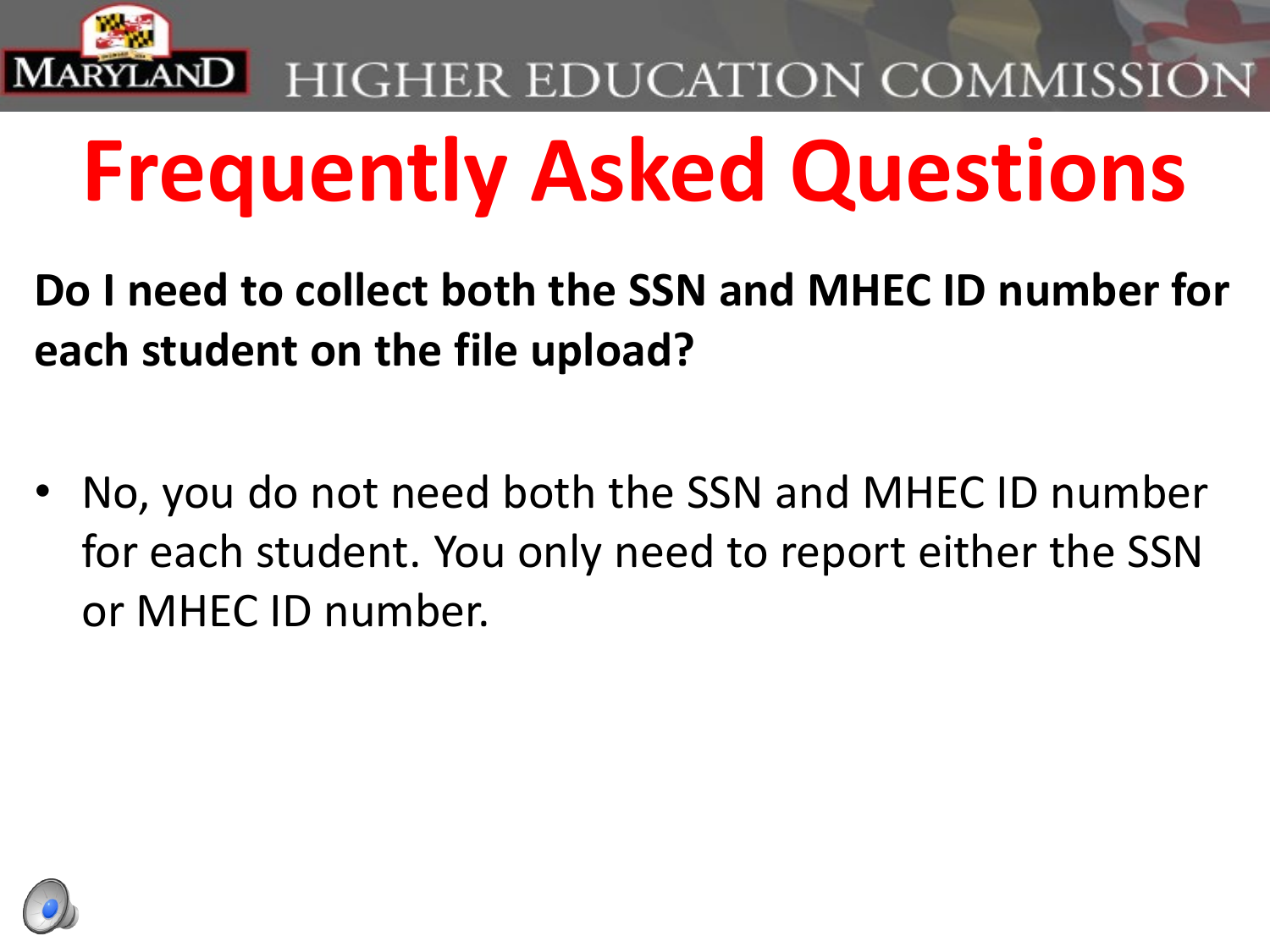

- **What zip code do we report for the student on the file layout?**
- On the file layout you report the zip code from the student's home address.

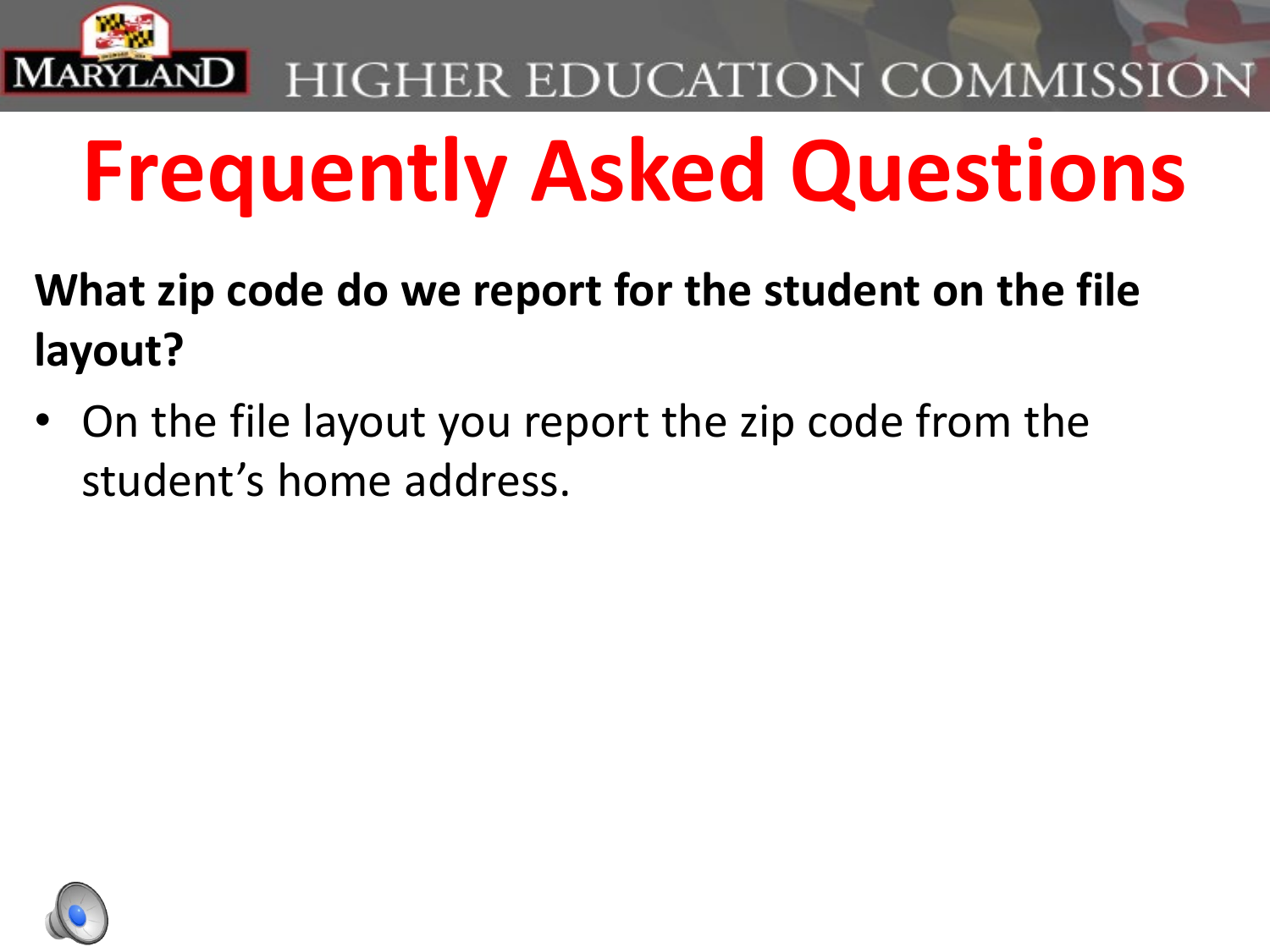

## **Frequently Asked Questions**

#### **How can I collect the MHEC ID number?**

• A high school may collect the MHEC ID directly from the student. The student can access there MHEC ID number directly from MDCAPS if they do not have it memorized.

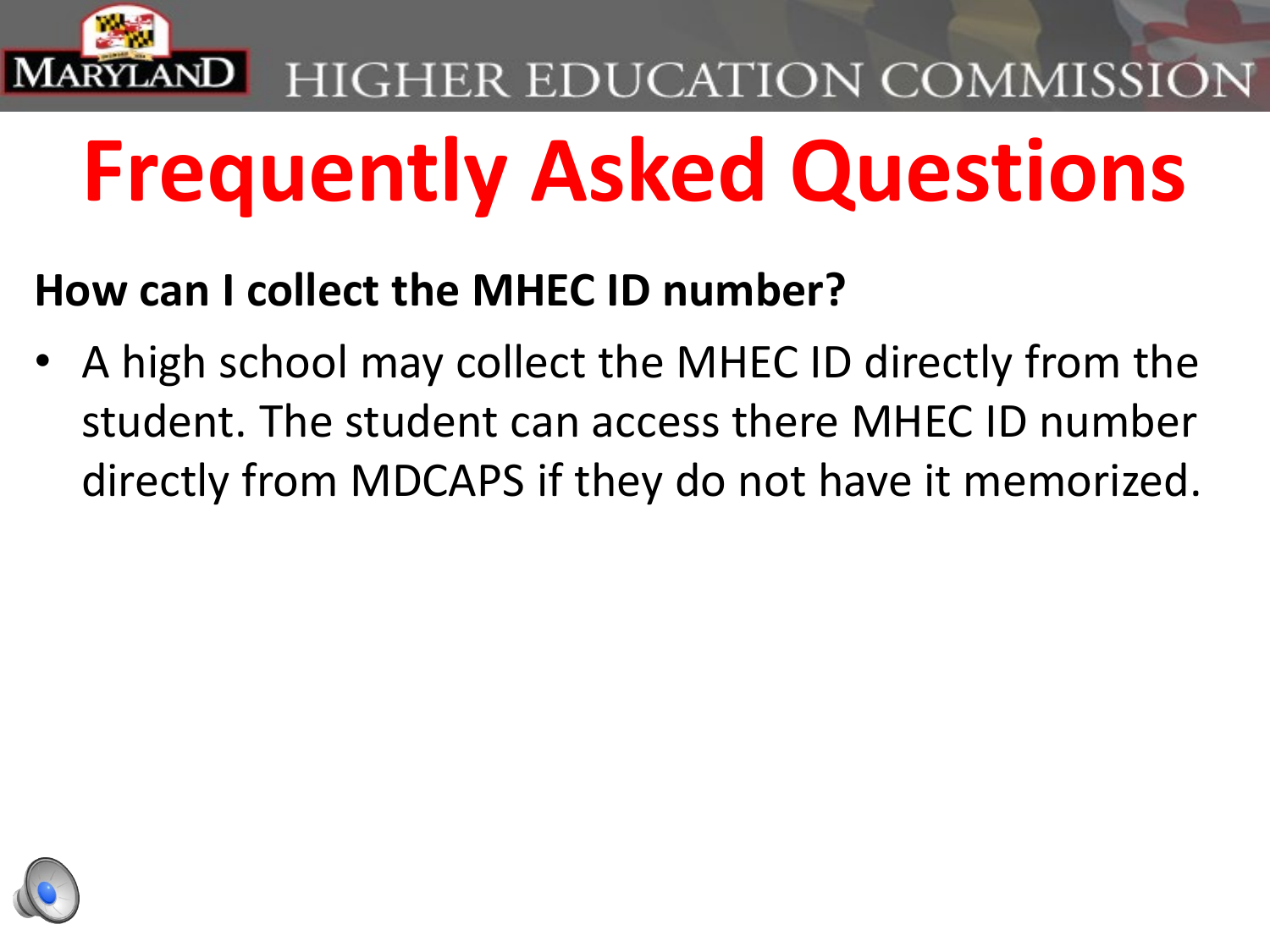

## **Frequently Asked Questions**

**Am I able to upload GPA data for all my seniors or just student who are applying for Maryland Institutions?**

It is recommended that you only upload GPA data for students we are requesting GPA information for. Data uploaded in our system for students that are not in our system will go into a suspense folder.

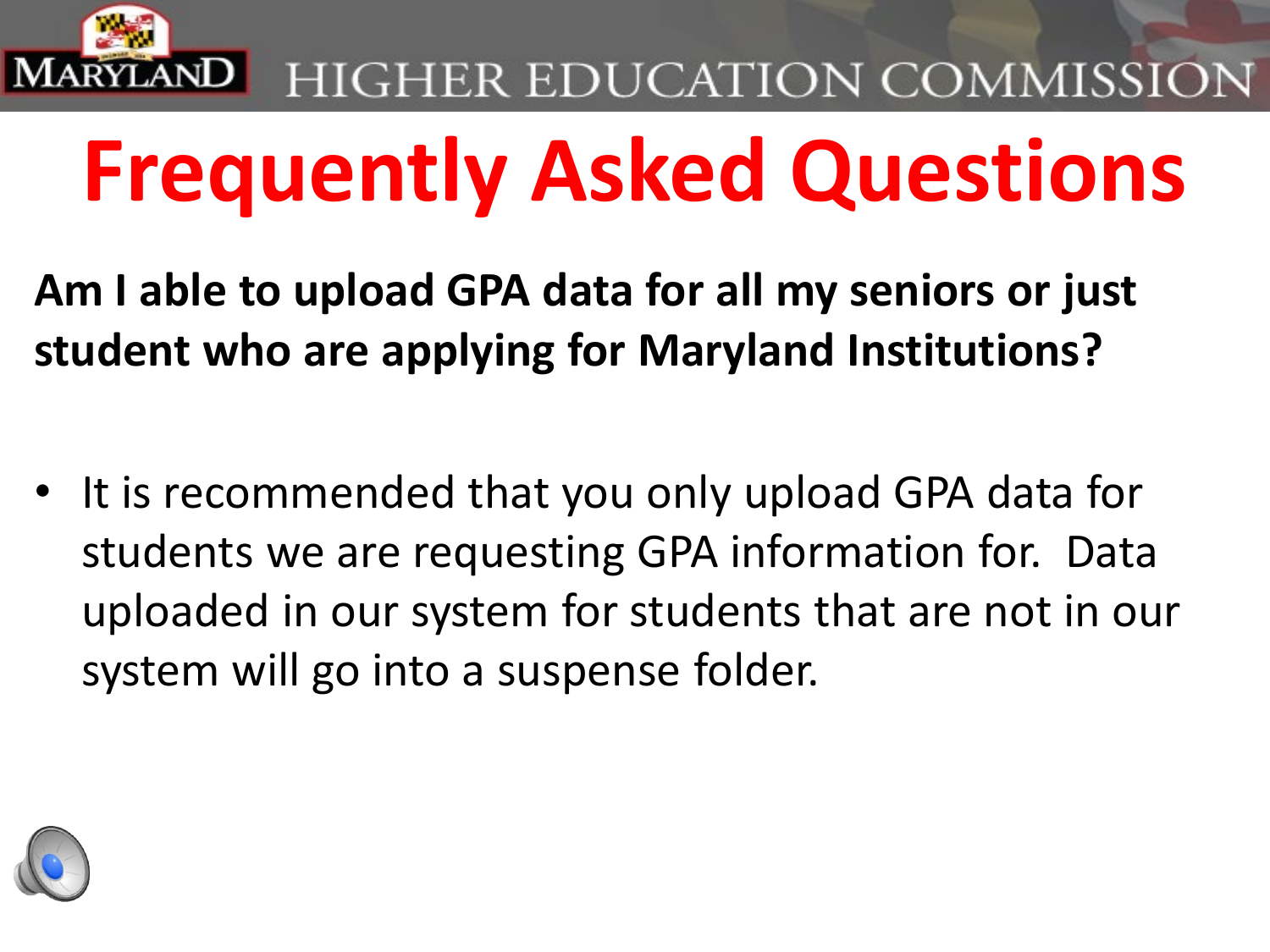

## **Frequently Asked Questions**

**Am I required to use the GPA Upload tool each year if I elect to use it for the current year? Can I elect to opt out of the GPA Upload process?** 

• Use of the GPA Upload tool is voluntary. If you choose not to use the GPA Upload tool in subsequent years, students will be required to mail or email high school transcripts to our office.

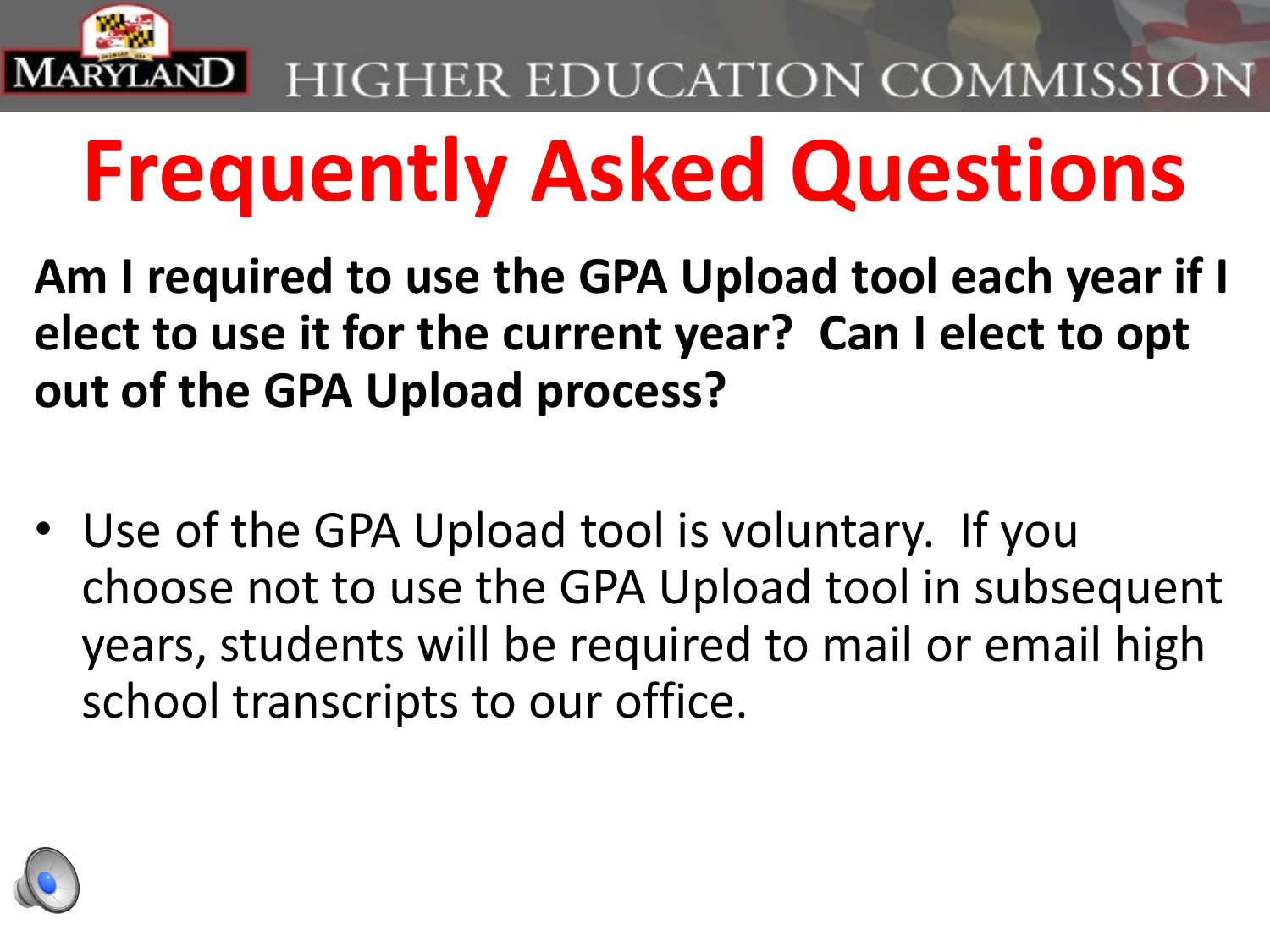

## **Frequently Asked Questions**

**How long does it take for the MDCAPS system to update a student's record after I have uploaded the GPA file?** 

• The students account is updated immediately. When you upload the file the student no longer needs to submit a copy of their high school transcript.

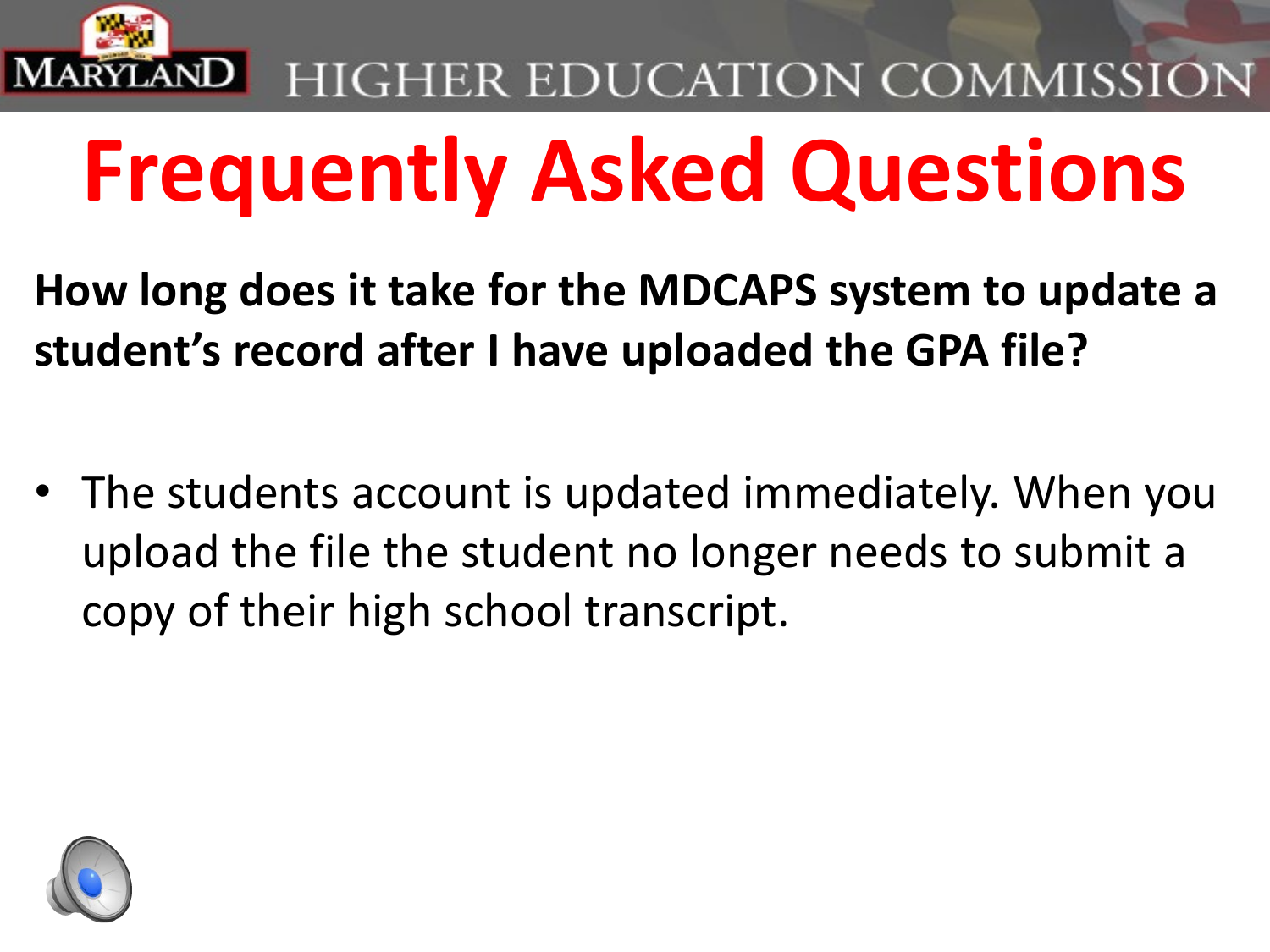

## **Frequently Asked Questions**

**I received an error message when I uploaded my file, how can I get this resolved?** 

- First review your file, ensure you saved the file in .CSV format, you reported all information in the right format, and you did not change the headers on the file.
- If you verified that your file format is accurate, and you still get an error message when you upload the file you must submit a copy of the file you are attempting to upload to our office by email at [fafsa.mhec@maryland.gov](mailto:fafsa.mhec@maryland.gov) for review.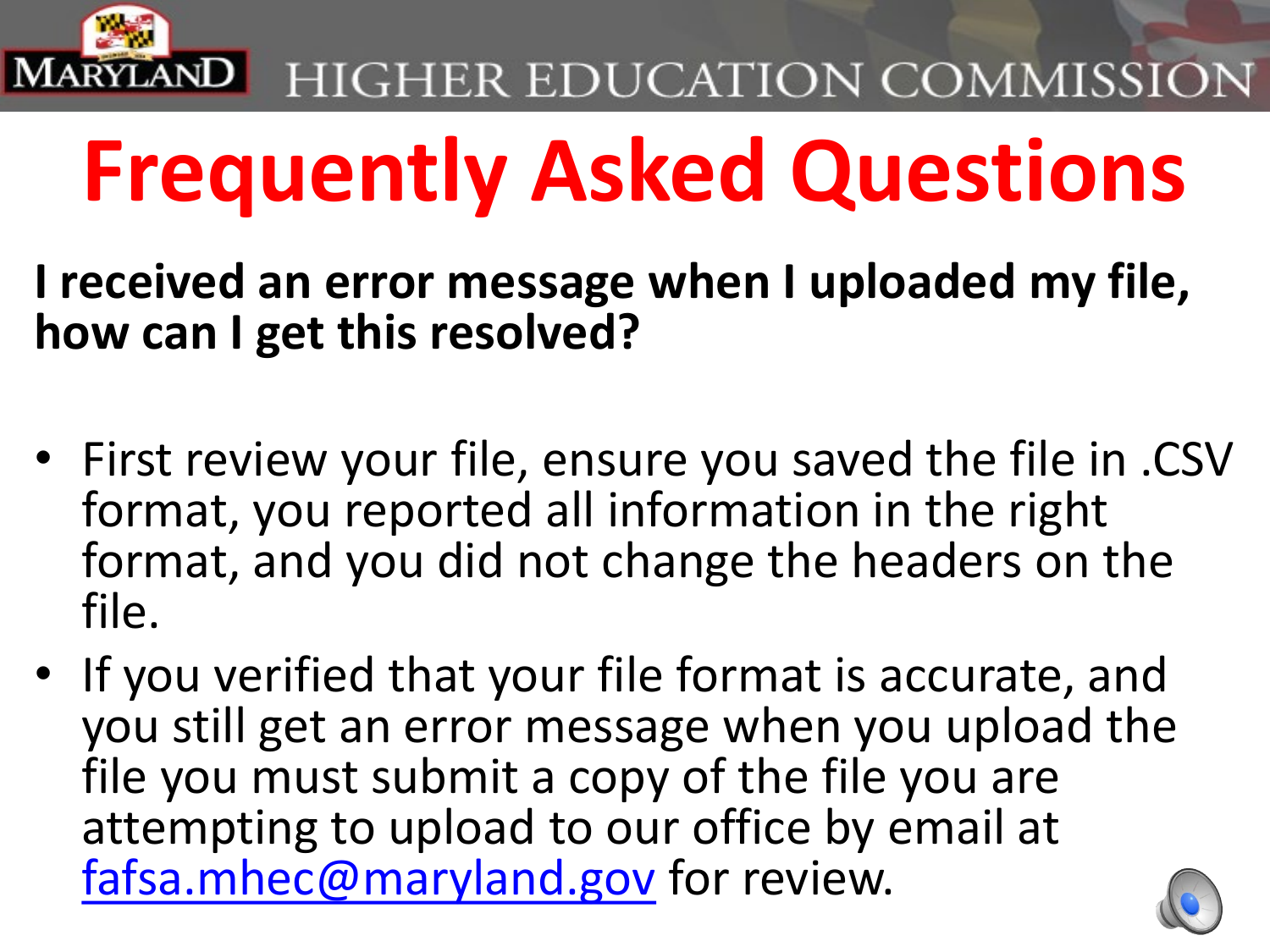



Students are NOT required to submit official transcripts.

■ The Office Of Student Financial Assistance (OSFA) also accepts unofficial transcripts when determining grant and scholarship eligibility.

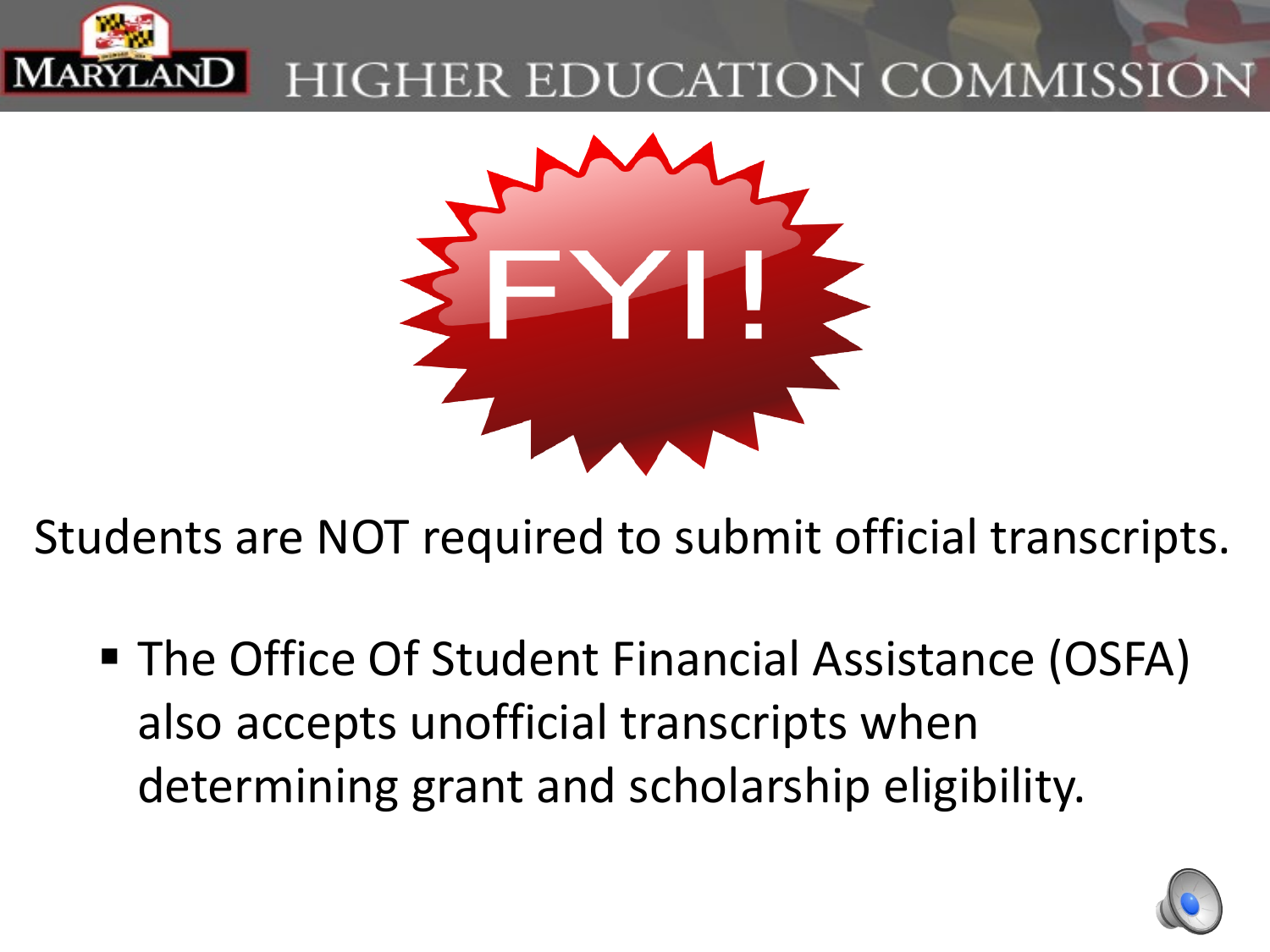



- If a high school elects to **NOT** participate the GPA Upload Tool, for consideration of the Promise Scholarship, Guaranteed Access Grant, and Teaching Fellows for Maryland Scholarship
	- the student must submit an unofficial or official high school transcript that includes all grades earned up to the first semester (Quarter 1 & Quarter 2) of the student's senior year in high school by the established deadline.
	- the transcript must be emailed to [documents.mhec@maryland.gov](mailto:documents.mhec@maryland.gov)
- For the Maryland Community College Promise Scholarship, if a high school applicant fails to meet the cumulative unweighted GPA of at least a 2.3 at the end of the first semester of their senior year. The applicant may submit their final high school transcript if the final cumulative unweighted GPA is at least a 2.3.